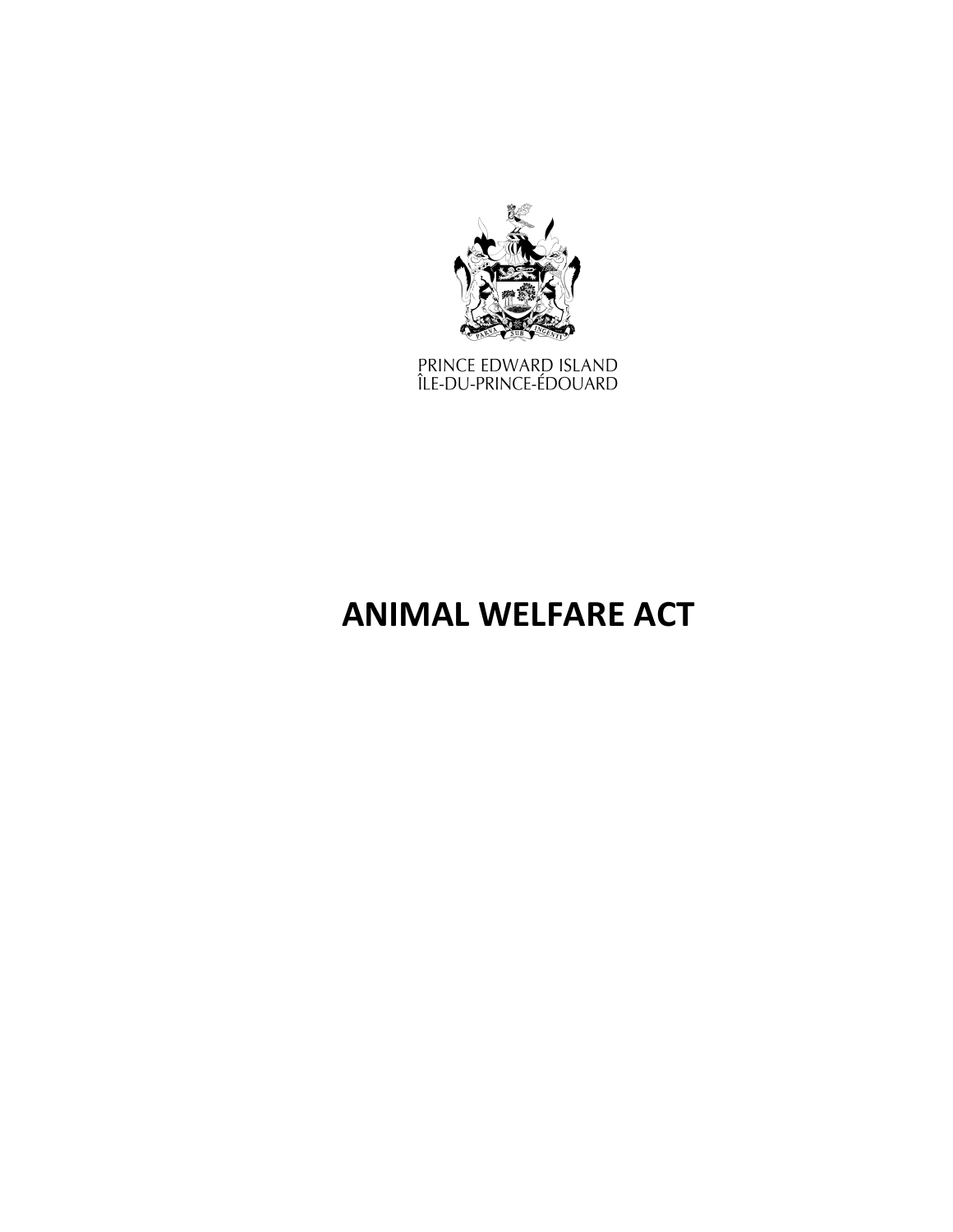# **PLEASE NOTE**

This document, prepared by the *[Legislative](http://www.gov.pe.ca/jps/index.php3?number=1027247) Counsel Office*, is an office consolidation of this Act, current to April 15, 2017. It is intended for information and reference purposes only.

This document is *not* the official version of the Act. The Act and the amendments as printed under the authority of the Queen's Printer for the province should be consulted to determine the authoritative statement of the law.

For more information concerning the history of this Act, please see the *[Table of Public Acts](https://www.princeedwardisland.ca/sites/default/files/publications/leg_table_acts.pdf)* on the Prince Edward Island Government web site (www.princeedwardisland.ca).

If you find any errors or omissions in this consolidation, please contact:

*Legislative Counsel Office Tel: (902) 368-4292 Email: legislation@gov.pe.ca*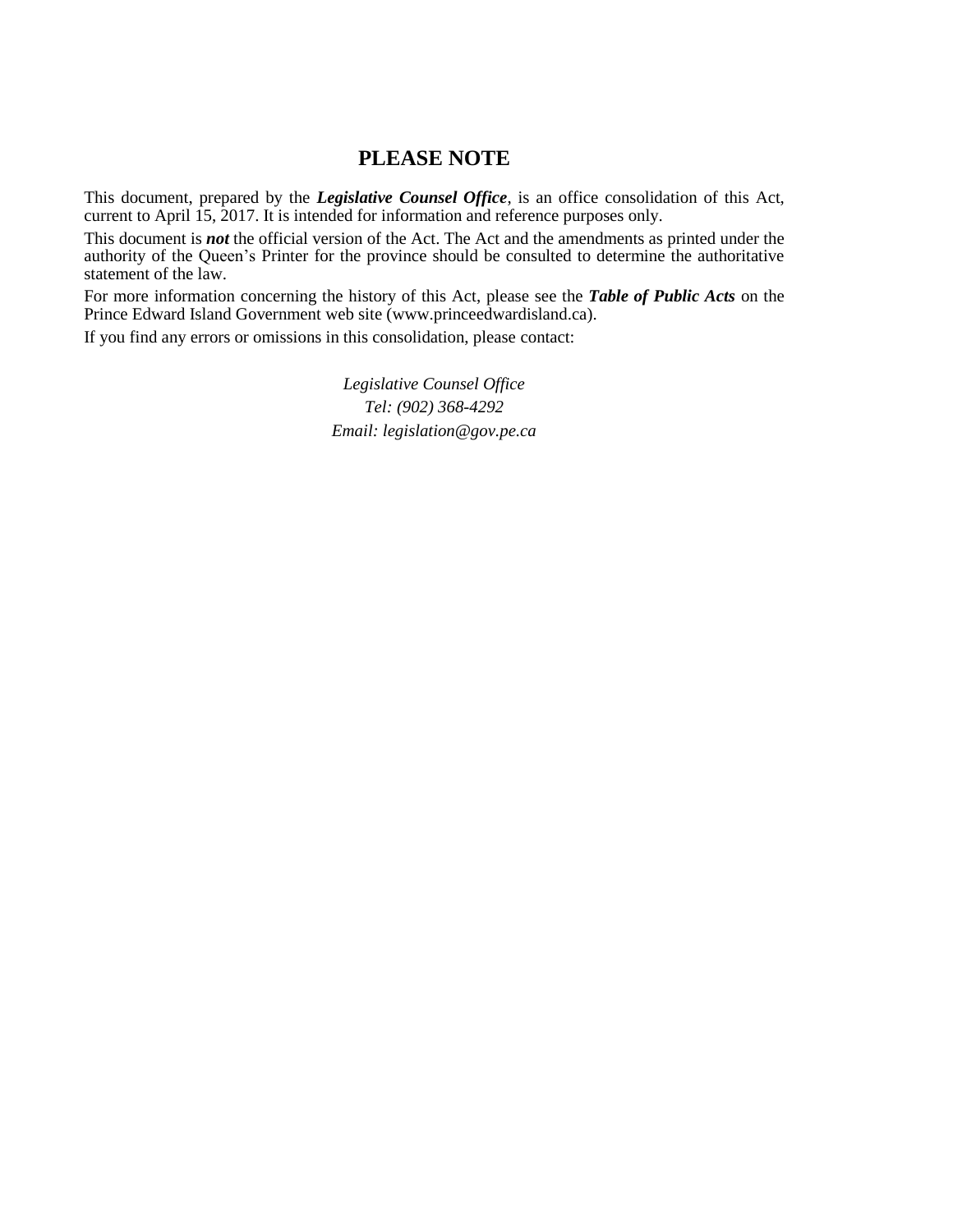

# **ANIMAL WELFARE ACT**

# <span id="page-2-0"></span>**Table of Contents**

| Section | Page |
|---------|------|
|         |      |

|                  | <b>TABLE OF CONTENTS</b>                                                                                                                                                                                                                                           |    |
|------------------|--------------------------------------------------------------------------------------------------------------------------------------------------------------------------------------------------------------------------------------------------------------------|----|
| $\mathbf{1}$ .   |                                                                                                                                                                                                                                                                    |    |
| 2.               |                                                                                                                                                                                                                                                                    |    |
|                  | <b>PART 1 - PROPER CARE AND TREATMENT OF ANIMALS</b>                                                                                                                                                                                                               | 7  |
| 3.               |                                                                                                                                                                                                                                                                    |    |
| $\overline{4}$ . |                                                                                                                                                                                                                                                                    |    |
| 5.               |                                                                                                                                                                                                                                                                    |    |
| 6.               |                                                                                                                                                                                                                                                                    |    |
| 7.               |                                                                                                                                                                                                                                                                    |    |
| 8.               |                                                                                                                                                                                                                                                                    |    |
| 9.               |                                                                                                                                                                                                                                                                    |    |
| 10.              |                                                                                                                                                                                                                                                                    |    |
| 11.              |                                                                                                                                                                                                                                                                    |    |
| 12.              |                                                                                                                                                                                                                                                                    |    |
| 13.              |                                                                                                                                                                                                                                                                    |    |
|                  | <b>PART 2 - ADMINISTRATION</b>                                                                                                                                                                                                                                     | 12 |
| 14.              |                                                                                                                                                                                                                                                                    |    |
| 15.              |                                                                                                                                                                                                                                                                    |    |
| 16.              |                                                                                                                                                                                                                                                                    |    |
|                  | <b>ANIMAL PROTECTION OFFICERS</b><br>the control of the control of the control of the control of the control of the control of the control of the control of the control of the control of the control of the control of the control of the control of the control | 13 |
| 17.              |                                                                                                                                                                                                                                                                    |    |
|                  | <b>PART 3 - INTERVENTIONS</b>                                                                                                                                                                                                                                      | 13 |
| 18.              |                                                                                                                                                                                                                                                                    |    |
| 19.              |                                                                                                                                                                                                                                                                    |    |
| 20.              |                                                                                                                                                                                                                                                                    |    |
| 21.              |                                                                                                                                                                                                                                                                    |    |
| 22.              |                                                                                                                                                                                                                                                                    |    |
|                  | <b>PART 4 – DISPOSITION OF ANIMALS</b>                                                                                                                                                                                                                             | 16 |
| 23.              |                                                                                                                                                                                                                                                                    |    |
| 24.              |                                                                                                                                                                                                                                                                    |    |
| 25.              |                                                                                                                                                                                                                                                                    |    |
| 26.              |                                                                                                                                                                                                                                                                    |    |
| 27.              |                                                                                                                                                                                                                                                                    |    |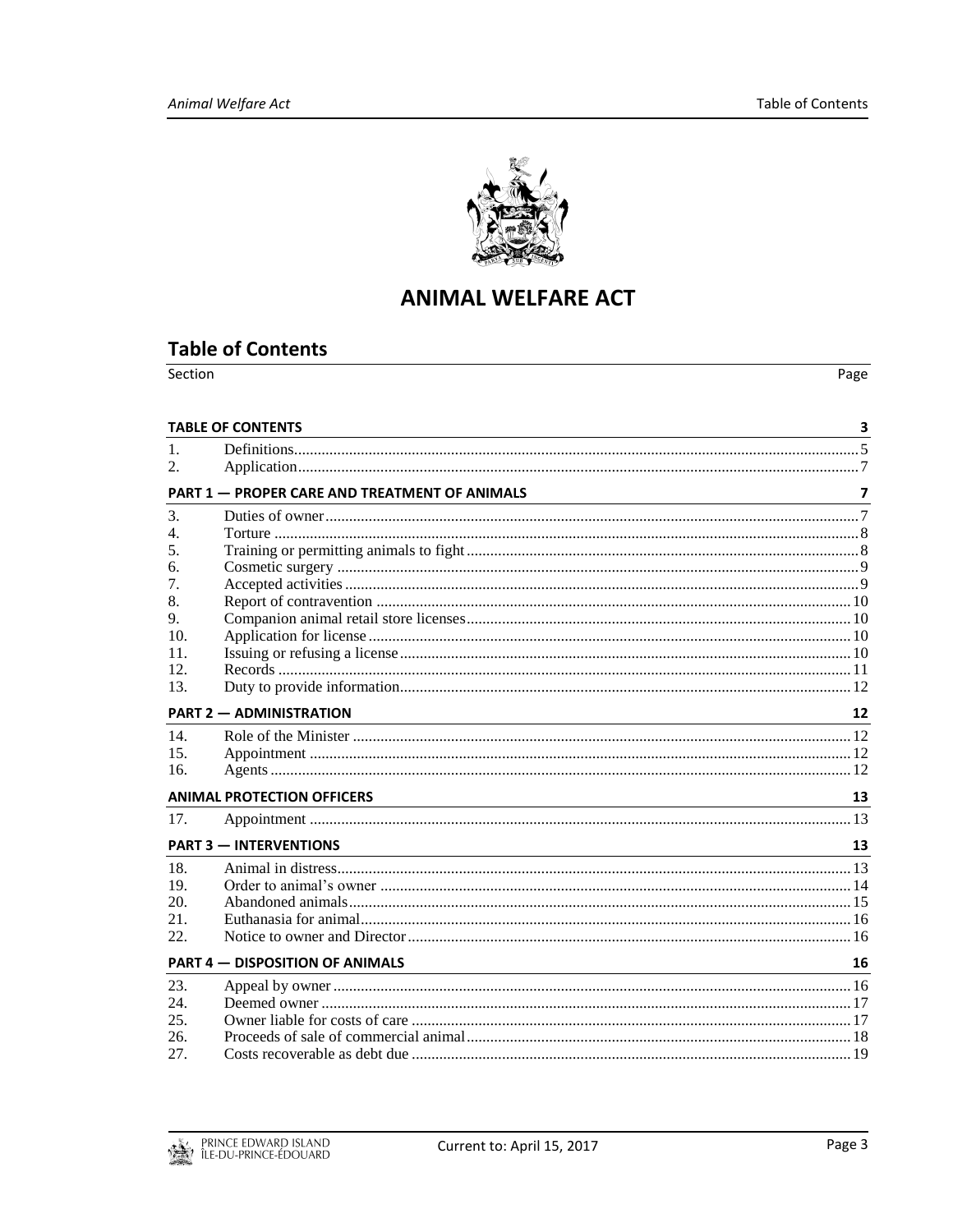|                                                                                                                                                              | <b>PART 5 - APPEALS</b><br>and the control of the control of the control of the control of the control of the control of the control of the |    |
|--------------------------------------------------------------------------------------------------------------------------------------------------------------|---------------------------------------------------------------------------------------------------------------------------------------------|----|
| 28.                                                                                                                                                          |                                                                                                                                             |    |
| 29.                                                                                                                                                          |                                                                                                                                             |    |
| 30.                                                                                                                                                          |                                                                                                                                             |    |
| <b>PART 6 - ENFORCEMENT</b>                                                                                                                                  |                                                                                                                                             | 22 |
| 31.                                                                                                                                                          |                                                                                                                                             |    |
| 32.                                                                                                                                                          |                                                                                                                                             |    |
| 33.                                                                                                                                                          |                                                                                                                                             |    |
| 34.                                                                                                                                                          |                                                                                                                                             |    |
| 35.                                                                                                                                                          |                                                                                                                                             |    |
| <b>SANCTIONS IN RESPECT OF A LICENSE</b><br>and the control of the control of the control of the control of the control of the control of the control of the |                                                                                                                                             | 24 |
| 36.                                                                                                                                                          |                                                                                                                                             |    |
| 37.                                                                                                                                                          |                                                                                                                                             |    |
| 38.                                                                                                                                                          |                                                                                                                                             |    |
| 39.                                                                                                                                                          |                                                                                                                                             |    |
| 40.                                                                                                                                                          |                                                                                                                                             |    |
| 41.                                                                                                                                                          |                                                                                                                                             |    |
| 42.                                                                                                                                                          |                                                                                                                                             |    |
| 43.                                                                                                                                                          |                                                                                                                                             |    |
| 44.                                                                                                                                                          |                                                                                                                                             |    |
| <b>PART 7 - MISCELLANEOUS AND GENERAL</b>                                                                                                                    |                                                                                                                                             | 29 |
| 45.                                                                                                                                                          |                                                                                                                                             |    |
| 46.                                                                                                                                                          |                                                                                                                                             |    |
| 47.                                                                                                                                                          |                                                                                                                                             |    |
| 48.                                                                                                                                                          |                                                                                                                                             |    |
|                                                                                                                                                              | The Animal Health and Protection Act R.S.P.E.I. 1988, Cap.A-11.1 is amended by this section31                                               |    |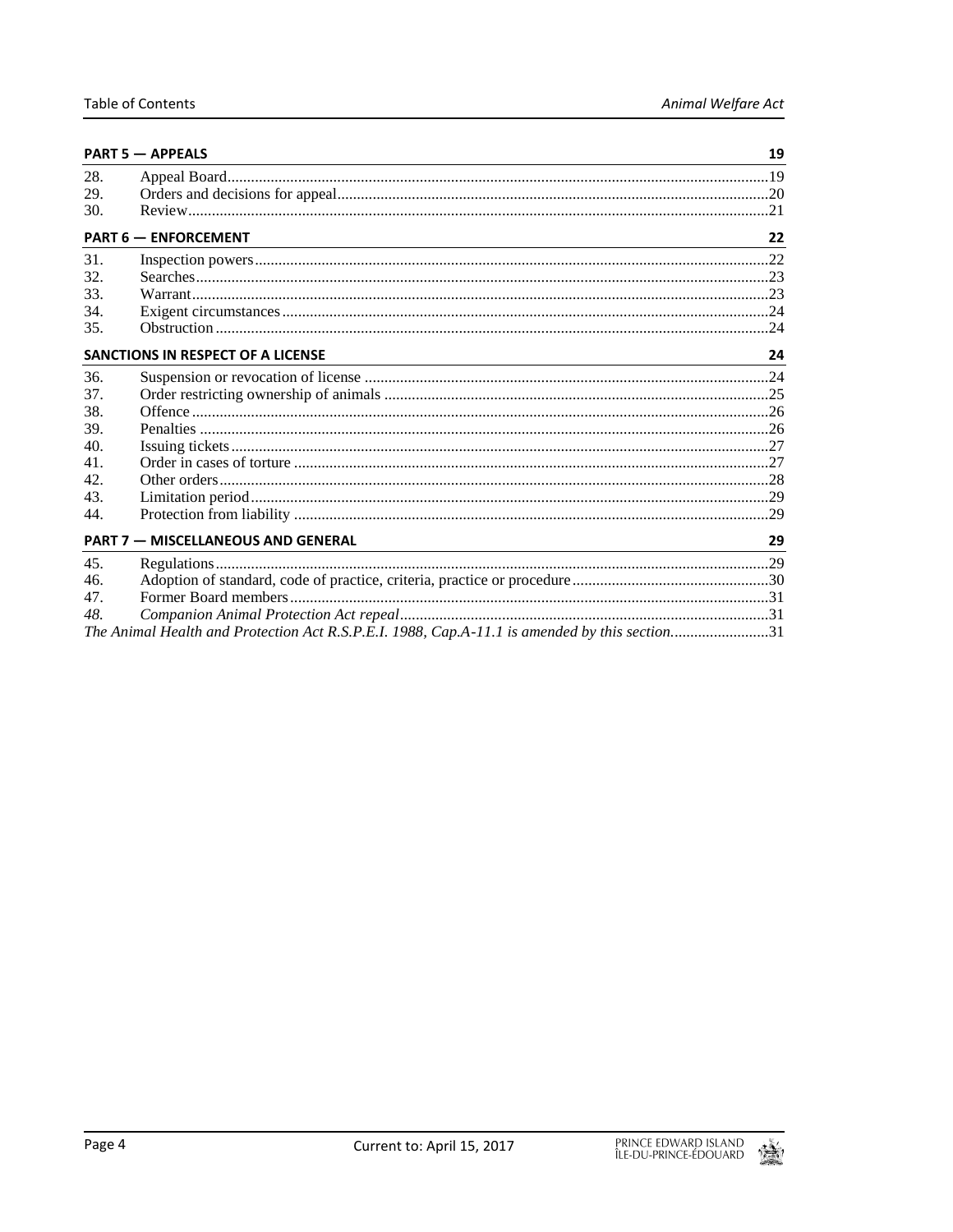

# *ANIMAL WELFARE ACT* **CHAPTER A-11.2**

# <span id="page-4-0"></span>**1. Definitions**

- (1) In this Act
	- (a) "abandoned" means, in respect of an animal, that the animal
		- (i) is apparently ownerless but is under control,
		- (ii) is found on rental premises after the expiration or termination of a tenancy agreement for the premises,
		- (iii) is found on premises after the animal's owner has sold or vacated the premises,
		- (iv) has been left by the animal's owner in the care of another person and has not been retrieved from the other person for more than four days after the expected retrieval time, or
		- (v) has been without the care or treatment required under section 3 for 24 hours or more because the animal's owner is confined to a medical facility or correctional institution;
	- (b) "animal" means any species of animal with a developed nervous system, other than a human and an animal excluded under section 2;
	- (c) "animal protection officer" means
		- (i) a person appointed as an animal protection officer under section 17, and
		- (ii) any person who has the powers of an animal protection officer by virtue of his or her office;
	- (d) "Appeal Board" means the Appeal Board established under section 28;
	- (e) "assembly yard" means any place where commercial animals are assembled for shipment by any form of transportation;
	- (f) "care" means, in respect of an animal, the care or treatment required under section 3;
	- (g) "caregiver" means a person or organization selected by the Director to provide care to an animal that has been seized or taken into custody;
	- (h) "commercial animal" means any of the following animals:
		- (i) alpacas,
		- (ii) bison,
		- (iii) cattle,
		- (iv) chinchilla raised for fur production,
		- (v) deer,
		- (vi) donkeys,
		- (vii) horses,
		- (viii) elk,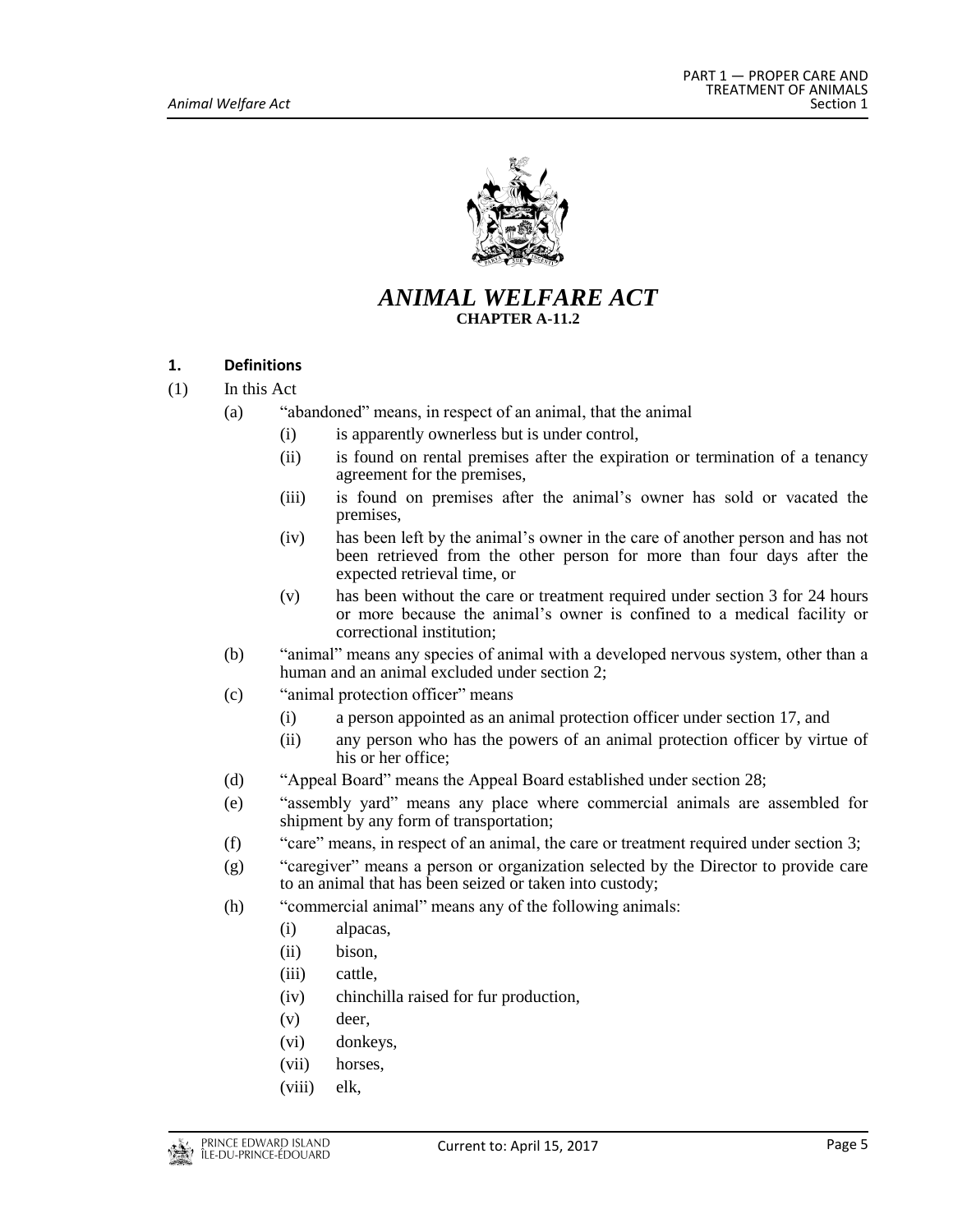- (ix) foxes raised for fur production,
- $(x)$  goats,
- (xi) llamas,
- (xii) mink raised for fur production,
- (xiii) mules,
- (xiv) poultry,
- (xv) rabbits raised for fur production or as a source of food,
- (xvi) sheep,
- (xvii) swine,
- (xviii) vicunas,
- (xix) wildlife that is not the property of Her Majesty in right of the province,
- (xx) any other animal prescribed as a commercial animal;
- (i) "commercial market" means a stockyard or auction market that is operated as a public market for the purchase or sale of commercial animals;
- (j) "companion animal" means any animal that is not a commercial animal;
- (k) "companion animal retail store" means commercial premises where companion animals are kept and offered for sale to the public;
- (l) "costs of care" means any amount established under section 25 or the regulations to be the costs of care;
- (m) "Director" means the person appointed under section 15;
- (n) "distress" means, in respect of an animal,
	- (i) any pain, suffering, harm, extreme anxiety or other impairment of health or well-being,
	- (ii) any lack of care or treatment required under section 3, or
	- (iii) any occurrence of an activity prohibited under section 4, 5 or 6;
- (o) "license" means a license issued under this Act;
- (p) "Minister " means the Minister of Agriculture and Fisheries;
- (q) "owner", in respect of an animal, means
	- (i) an owner of the animal,
	- (ii) a parent of a minor who is an owner of the animal,
	- (iii) a person who has possession or control of the animal,
	- (iv) a person who occupies the premises containing the animal, or
	- (v) a person who possessed or controlled the animal, or occupied the premises containing the animal, immediately before the animal was seized or taken into custody;
- (r) "parent" means
	- (i) a birth or adoptive parent who has custody or guardianship rights to a child,
	- (ii) a person, who has stood in *loco parentis* to a child for a period of not less than one year and who has a continuing relationship with the child,
	- (iii) a legal guardian of a child, or
	- (iv) a person responsible for the care of a child and with whom the child resides;
- (s) "police officer" means a police officer as defined in subsection 15(1) of the *Police Act* R.S.P.E.I. 1988, Cap. P-11.1;
- (t) "premises" includes any place, building, vehicle, vessel, receptacle or thing;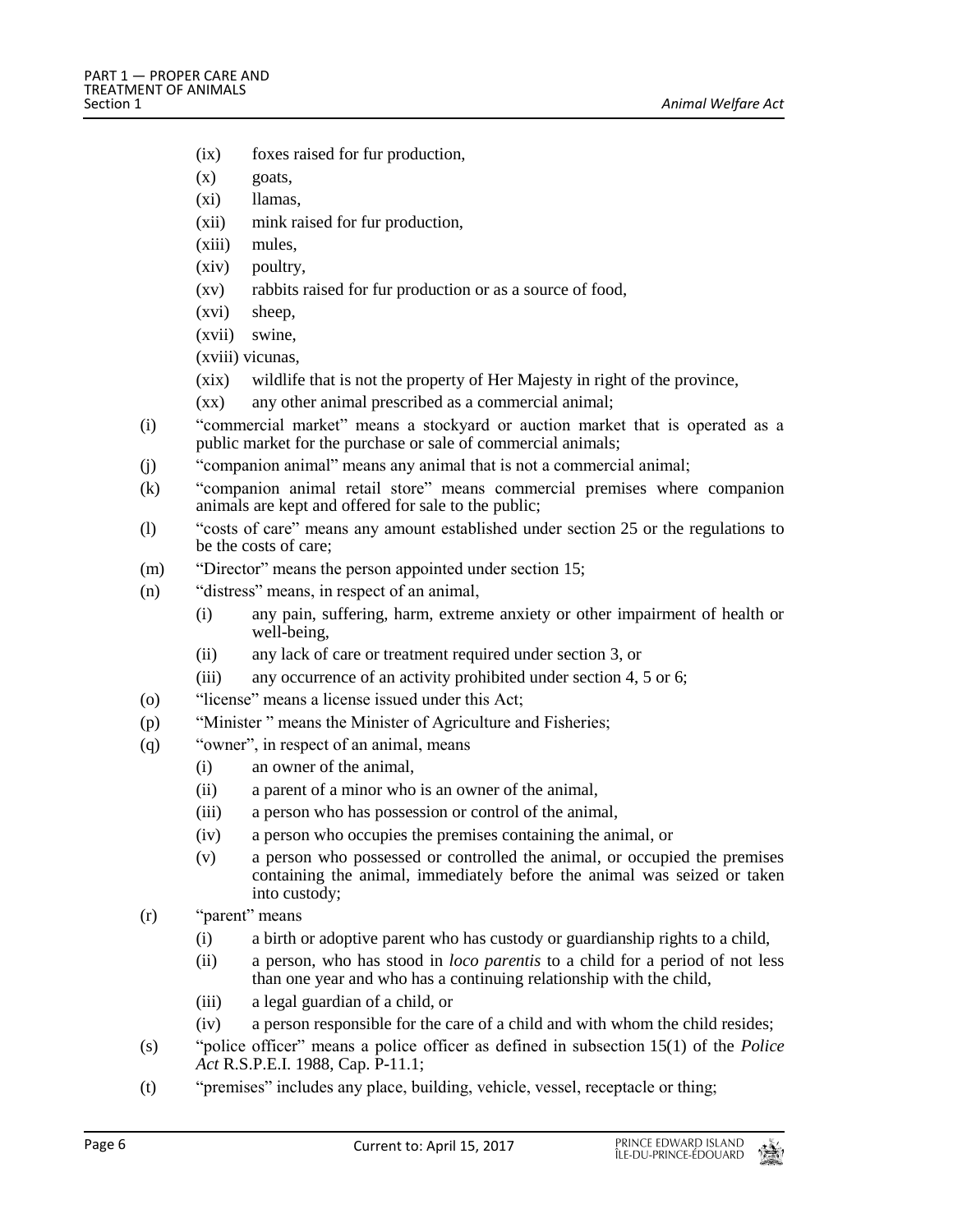- (u) "prescribed" means prescribed by the regulations;
- (v) "Society" means the Prince Edward Island Humane Society;
- (w) "vehicle" means a vehicle as defined in the *Highway Traffic Act* R.S.P.E.I. 1988, Cap. H-5;
- (x) "veterinarian" means a person who is registered and licensed under the *Veterinary Profession Act* R.S.P.E.I. 1988, Cap. V-3 to practise veterinary medicine in Prince Edward Island;
- (y) "wildlife" means wildlife as defined in the *Wildlife Conservation Act* R.S.P.E.I. 1988, Cap. W-4.1.

#### **Companion animals**

- (2) For greater certainty, a companion animal includes
	- (a) a dog;
	- (b) a cat; and
	- (c) a chinchilla, rabbit, pot-bellied pig or any wildlife defined as "exotic" in the *Wildlife Conservation Act*, if kept for companionship or bred or raised for sale for companionship and not for an agricultural purpose.

# **Conflict with** *Dog Act* **or the** *Stray Livestock Act*

(3) If there is a conflict or inconsistency between a provision of this Act and a provision of the *Dog Act* R.S.P.E.I. 1988, Cap. D-13 or the *Stray Livestock Act* R.S.P.E.I. 1988, Cap. S-8.1 the provision of the *Dog Act* or the *Stray Livestock Act* shall prevail to the extent of the conflict or inconsistency. *2015,c.2,s.1.*

# <span id="page-6-0"></span>**2. Application**

- (1) This Act does not apply to
	- (a) fish;
	- (b) a marine mammal;
	- (c) wildlife that is the property of Her Majesty in right of the province; and
	- (d) any animal excluded by the regulations.

#### **Game birds on shooting preserves**

<span id="page-6-1"></span>(2) For greater certainty, this Act applies to game birds that are raised in captivity on a shooting preserve but ceases to apply once they are released for the purpose of hunting. *2015,c.2,s.2.*

# **PART 1 — PROPER CARE AND TREATMENT OF ANIMALS**

Responsibilities for Animals

#### <span id="page-6-2"></span>**3. Duties of owner**

- (1) Each owner of an animal shall ensure that
	- (a) the animal is provided with adequate food and water sufficient to maintain the animal in a state of good health;
	- (b) the animal is provided with adequate veterinary care when the animal is injured or ill;
	- (c) the animal is provided with adequate shelter and reasonable protection from injurious heat or cold;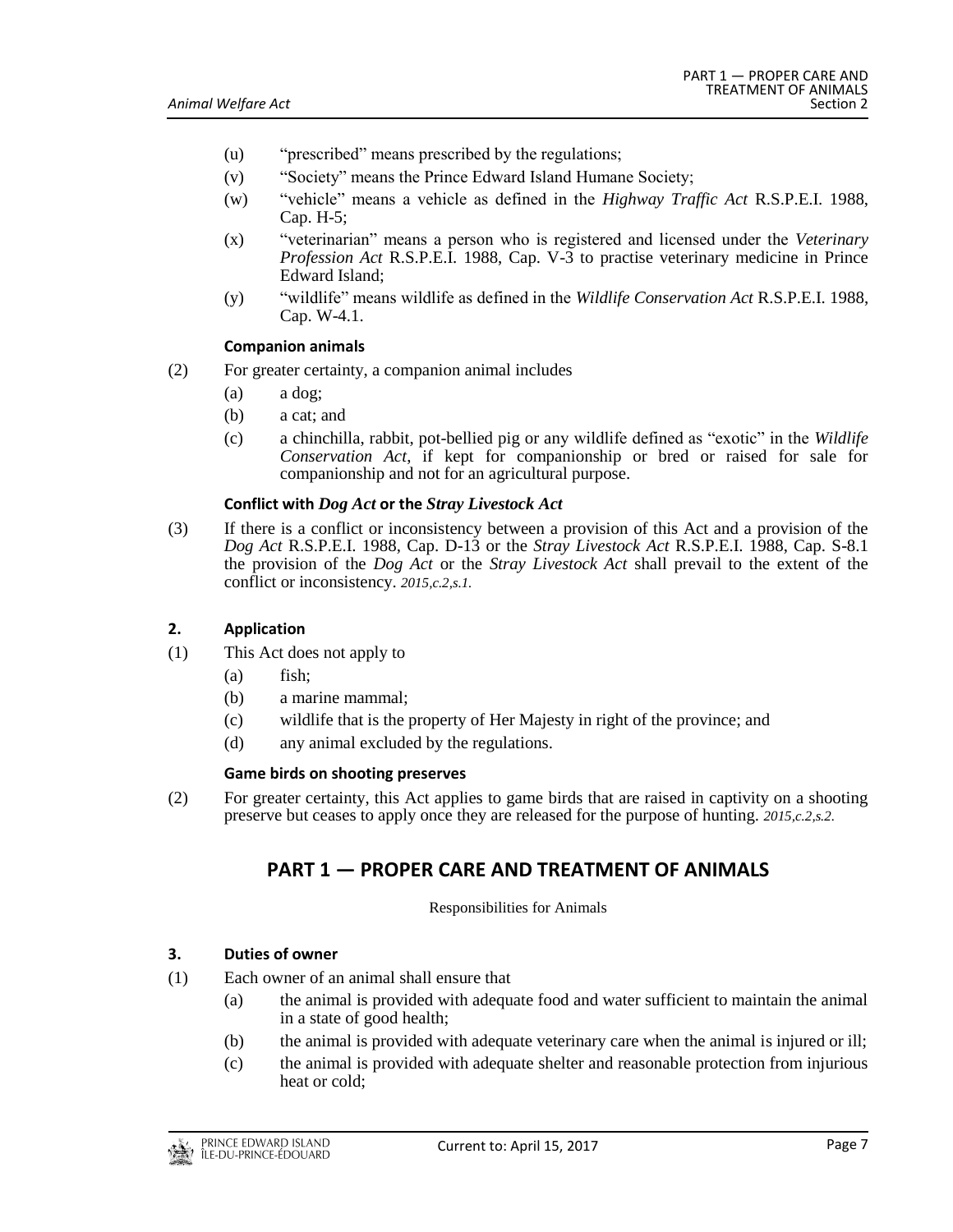- (d) the animal has a reasonable opportunity for exercise; and
- (e) during any transport, the animal is transported in a manner that ensures its physical safety and general welfare.

# **Improper confinement**

- (2) Each owner of an animal shall ensure that the animal is neither confined in a manner that will, over time, significantly impair the animal's health or well-being nor confined in premises
	- (a) with inadequate space;
	- (b) with unsanitary conditions;
	- (c) with inadequate ventilation or lighting;
	- (d) that are not in a state of good repair;
	- (e) that expose the animal to anything unsafe for or toxic to the animal;
	- (f) with a texture or design that will bruise, cut or otherwise injure the animal; and
	- (g) that contain another animal that may have an adverse effect on the animal. *2015,c.2,s.3.*

# <span id="page-7-0"></span>**4. Torture**

(1) No person shall knowingly torture an animal.

# **Pain, suffering or harm**

- (2) No person shall
	- (a) inflict on or cause unnecessary pain or suffering to an animal;
	- (b) prolong the unnecessary pain or suffering of an animal;
	- (c) inflict or cause significant impairment of an animal's health or well-being; or
	- (d) inflict or cause serious harm to an animal.

# **Adverse conditions**

- (3) No person shall cause or permit an animal to be subjected to
	- (a) conditions that cause the animal to suffer acute pain; or
	- (b) conditions that, unless immediately alleviated, will cause the animal serious harm or death. *2015,c.2,s.4.*

# <span id="page-7-1"></span>**5. Training or permitting animals to fight**

(1) No person shall train an animal to fight with another animal or permit an animal that the person owns, or has possession or control of, to fight another animal.

# **Owning animal fighting equipment, structures**

(2) No person shall own or have possession of equipment or structures that are used in animal fights or in training animals to fight.

# **Harming law enforcement animals**

(3) No person shall harm or cause harm to a dog, horse or other animal that works with peace officers in the execution of their duties, whether or not the animal is working at the time of the harm. *2015,c.2,s.5.*

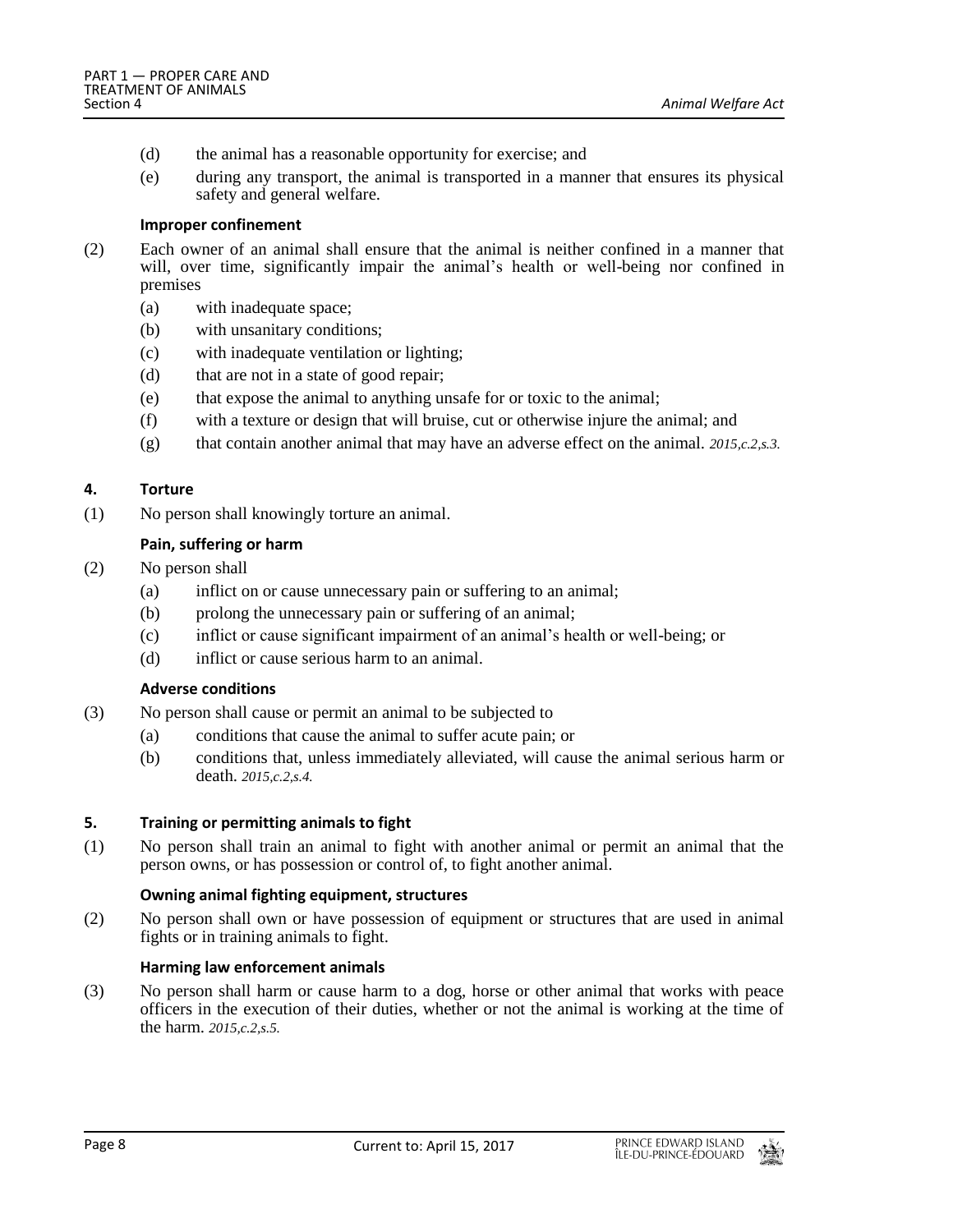# <span id="page-8-0"></span>**6. Cosmetic surgery**

(1) No person shall perform, or permit to be performed, cosmetic surgery on an animal.

### **Meaning of cosmetic surgery**

- (2) Cosmetic surgery means surgery performed solely for the purpose of altering the appearance of an animal, without a medical benefit, and includes the following:
	- (a) tail docking for dogs, horses or cattle;
	- (b) tail nicking and setting for horses;
	- (c) ear cropping for dogs;
	- (d) any other prescribed alteration or surgery.

# **Medical reasons**

(3) For greater certainty, the prohibition in subsection (1) does not prohibit surgery performed by a veterinarian to treat an injury to the animal or for other medical reasons beneficial to the animal's health. *2015,c.2,s.6.*

# <span id="page-8-1"></span>**7. Accepted activities**

- (1) Despite sections 3 to 6, the following activities, and any treatment, process or condition that occurs in the course of the following activities, shall not be considered to be a contravention of this Act:
	- (a) an activity carried out in accordance with reasonable and generally accepted practices of agricultural animal care, management or husbandry;
	- (b) the display or performance of an animal at a circus, exhibition or fair;
	- (c) zoological display;
	- (d) slaughter;
	- (e) veterinary medicine as defined in *Veterinary Profession Act*;
	- (f) training;
	- (g) reasonable use of an animal for the protection of people or property;
	- (h) sporting events;
	- (i) trapping or hunting in accordance with the *Wildlife Conservation Act*;
	- (j) research or teaching involving the use of animals;
	- (k) control or elimination of pests or predators;
	- (l) euthanasia;
	- (m) any other prescribed activity.

#### **Limits on accepted activities**

- (2) An activity is acceptable under subsection (1) only if it is
	- (a) consistent with a standard, code of conduct, criteria, practice or procedure specified as acceptable in the regulations;
	- (b) consistent with generally accepted practices or procedures for the activity and does not cause unnecessary suffering; or
	- (c) otherwise reasonable in the circumstances and does not cause unnecessary suffering.

# **Prohibited criminal activities**

(3) For greater certainty, nothing in this Act permits any activity that is specifically prohibited under *Criminal Code* (Canada). *2015,c.2,s.7.*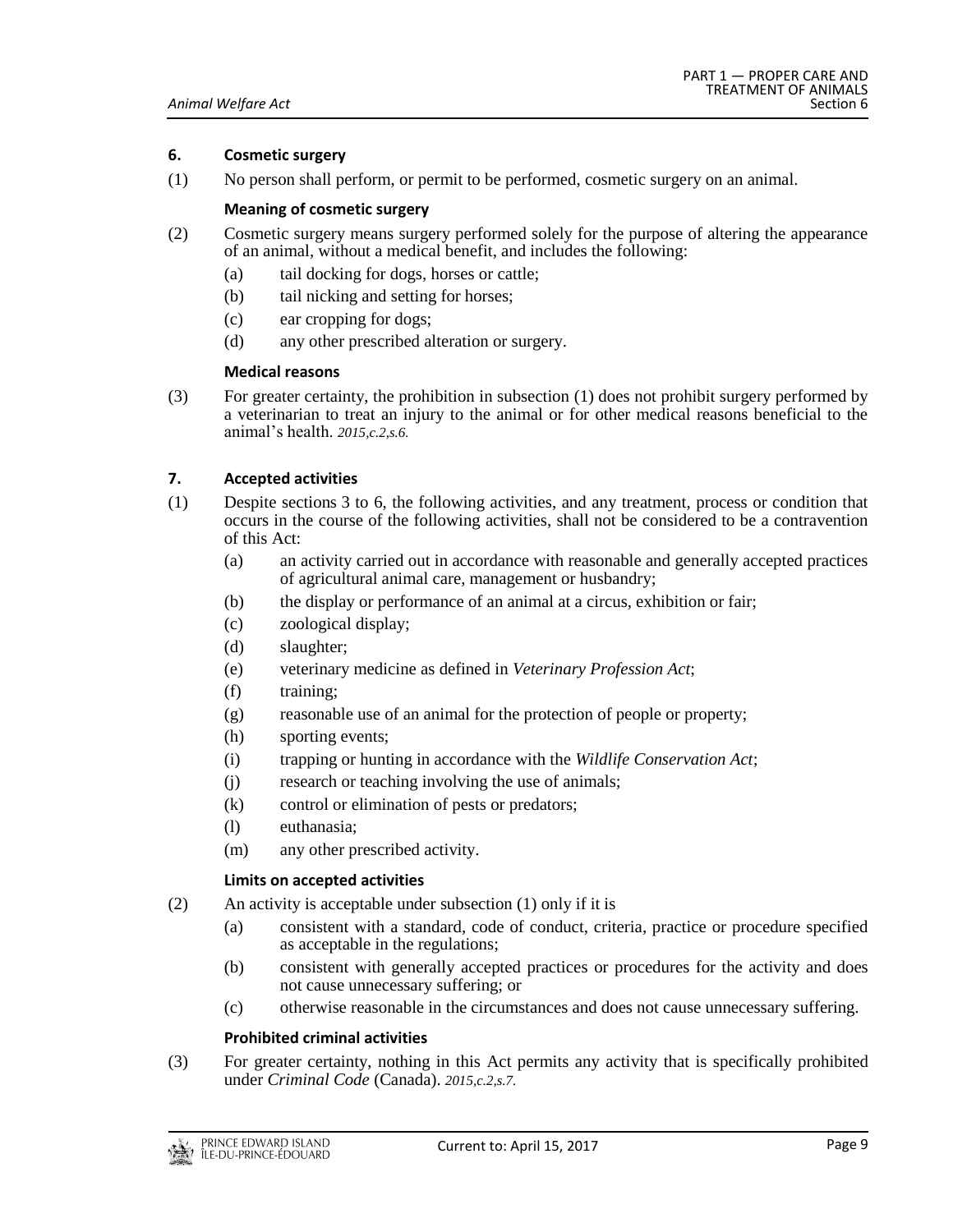### <span id="page-9-0"></span>**8. Report of contravention**

(1) A veterinarian shall, without delay, report to the Director any event that the veterinarian believes on reasonable grounds is a contravention of sections 3 to 6.

# **Additional information**

(2) The Director may require the veterinarian to provide the Director with additional information relevant to the event that is known by, or readily available to, the veterinarian. *2015,c.2,s.8.*

#### Licensing

# <span id="page-9-1"></span>**9. Companion animal retail store licenses**

No person shall operate a companion animal retail store unless the person holds a license issued by the Director for that purpose. *2015,c.2,s.9.*

# <span id="page-9-2"></span>**10. Application for license**

(1) An applicant for a license shall apply to the Director in accordance with the regulations.

# **Request for information and inspection**

- (2) Before issuing a license, the Director may require
	- (a) the applicant to submit any additional information the Director considers necessary; and
	- (b) the applicant's premises to be inspected by an animal protection officer or veterinarian, or both, to determine whether the premises and their proposed operation are in compliance with this Act and the regulations.

#### **Incomplete application**

(3) If an application is incomplete, the Director may refuse to accept it or put it on hold until it is complete. *2015,c.2,s.10.*

# <span id="page-9-3"></span>**11. Issuing or refusing a license**

(1) The Director may issue or refuse to issue a license.

# **Decision to issue**

- (2) The Director may issue a license to an eligible applicant if the Director is satisfied that
	- (a) the application has been made in accordance with subsection  $10(1)$ , including any inspection and information required under subsection 10(2);
	- (b) the application accurately reflects the actual or proposed premises and its operation; and
	- (c) the actual or proposed premises and their operation comply with the requirements of the regulations.

#### **Terms and conditions**

- (3) The Director may
	- (a) attach to a license any terms and conditions the Director considers appropriate, including limits on the number and type of animals that the license holder can keep on the licensed premises; and
	- (b) at any time, vary or impose new terms and conditions on a license previously issued.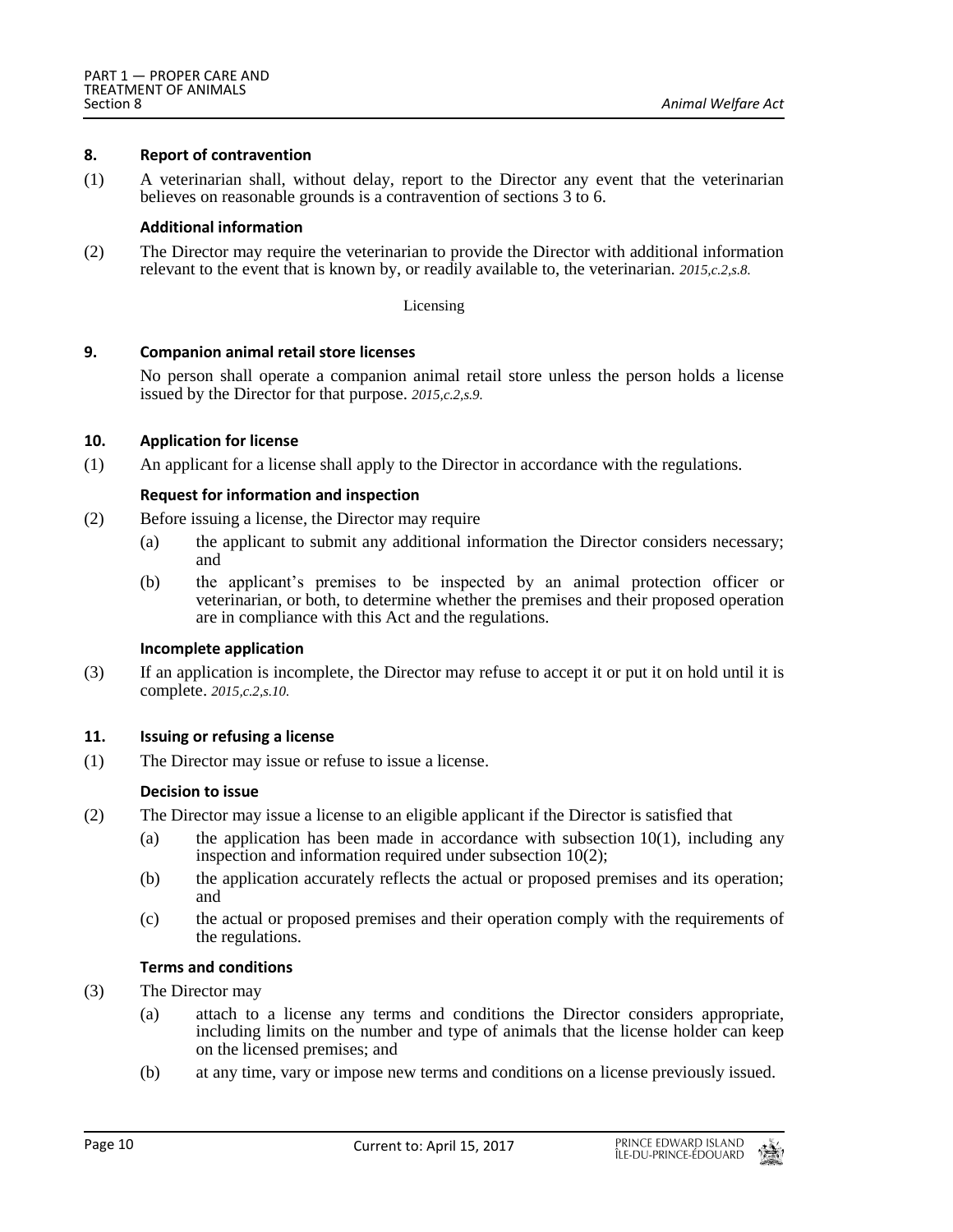# **Refusal**

- (4) If the Director refuses to issue a license, the Director shall serve the applicant with written notice of the refusal, in accordance with the regulations, that includes
	- (a) the reasons for the refusal; and
	- (b) a statement advising that the suspension or revocation may be appealed to the Appeal Board.

#### **Compliance**

(5) The holder of a license shall comply with this Act, regulations and the terms and conditions of the license.

#### **License to be displayed**

(6) The holder of a license shall keep the license posted in the licensed premises in a clearly visible and prominent place.

# **Term of license**

(7) A license is valid for a term commencing on the date it is issued and expiring on the 30th day of June following its issuance, unless it is sooner suspended or revoked.

# **License not transferable**

(8) A license is not transferable to another person or to other premises.

# **Register of licenses**

- (9) The Director may
	- (a) establish and maintain a register of licenses, in such written or electronic form as he or she considers appropriate; and
	- (b) make information from the register available to the public. *2015,c.2,s.11.*

#### Information and Records

# <span id="page-10-0"></span>**12. Records**

(1) Each license holder shall maintain or cause to be maintained such records as the Director may require or as may be prescribed, and any animal protection officer shall have access to these records and to the premises at any reasonable time for the purpose of determining compliance with this Act or the regulations.

#### **Request to produce**

(2) The Director may, at any time, require a license holder to produce or make available the records referred to in subsection (1) or such other information as the Director considers relevant to the license or the licensed premises.

# **Production**

(3) The license holder shall, within 15 days of being requested to do so by the Director, provide the information requested in subsection (2). *2015,c.2,s.12.*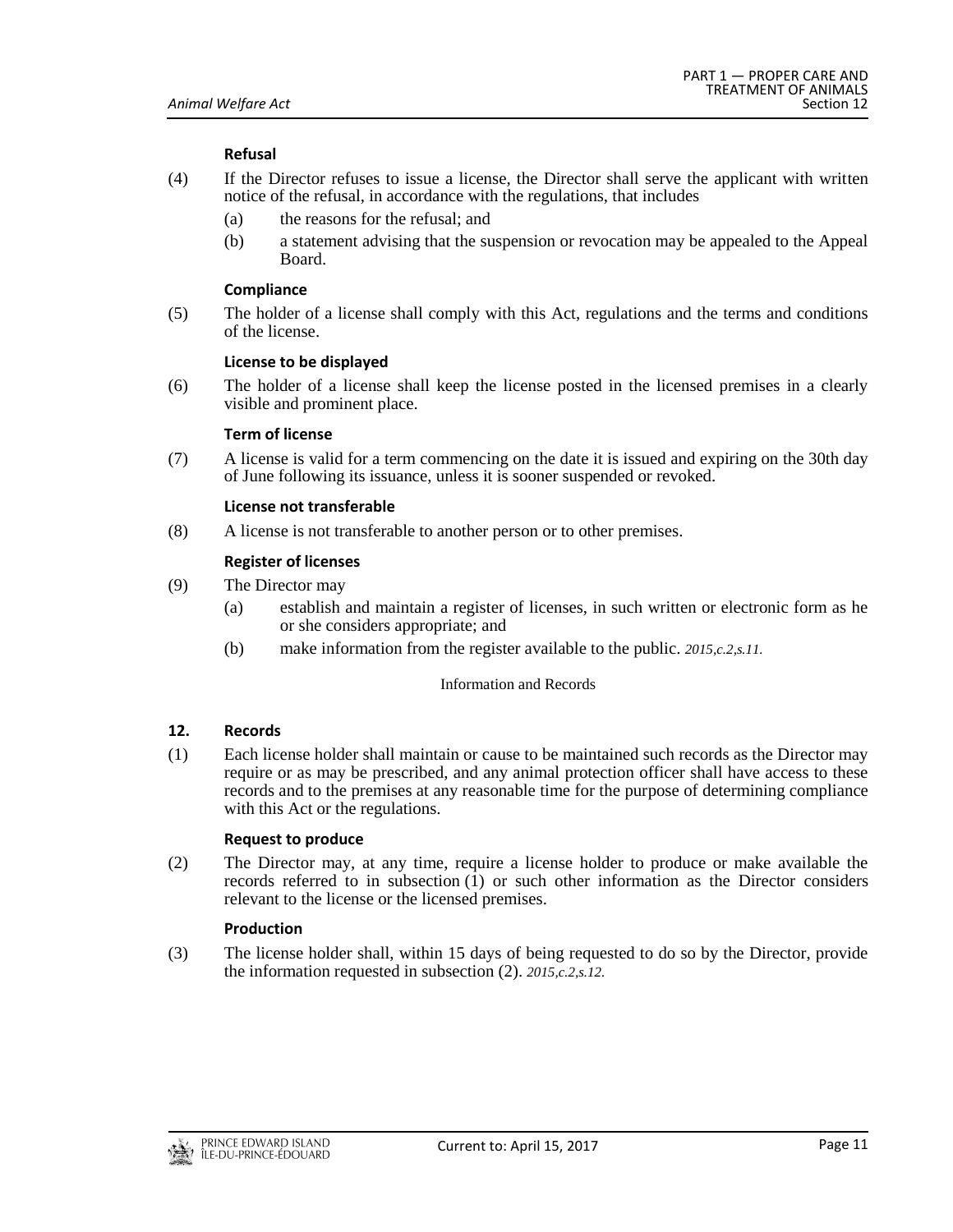# <span id="page-11-0"></span>**13. Duty to provide information**

A requirement to report, provide or make available information under this Act applies even if

- (a) it requires the disclosure of personal information;
- (b) it requires the disclosure of proprietary information or confidential information; or
- <span id="page-11-1"></span>(c) the disclosure of the information is restricted by law or otherwise. *2015,c.2,s.13.*

# **PART 2 — ADMINISTRATION**

#### Powers of the Minister

#### <span id="page-11-2"></span>**14. Role of the Minister**

(1) The Minister is responsible for the administration of this Act.

#### **Engaging services**

(2) The Minister may engage, on such terms and conditions as the Minister considers appropriate, the services of such professional or technical persons, experts or organizations, as the Minister considers appropriate, to assist and advise the Minister on matters relating to the efficient administration and enforcement of this Act and the regulations.

# **Remuneration and expenses**

(3) At the direction of the Minister, a person engaged under subsection (1) who assists in the administration and enforcement of this Act, as an animal protection officer or in any other capacity, may be paid such remuneration or reimbursed for such expenses as the Minister directs. *2015,c.2,s.14.*

Director

# <span id="page-11-3"></span>**15. Appointment**

(1) The Minister may, on such terms and conditions as the Minister may specify, appoint a Director to administer this Act and the regulations.

#### **Functions**

(2) The Director shall perform the functions assigned to the Director under this Act and such other functions as may be assigned by the Minister.

# **Animal protection officer**

(3) The Director is an animal protection officer by virtue of his or her office.

# **Delegation**

(4) The Director may delegate, with or without conditions, any of his or her functions to any employee of the Department of Agriculture and Fisheries or any animal protection officer. *2015,c.2,s.15.*

# <span id="page-11-4"></span>**16. Agents**

(1) Subject to the approval of the Minister, the Director may, by agreement in writing, appoint qualified persons or organizations to act as agents of the Director to perform functions on behalf of the Director.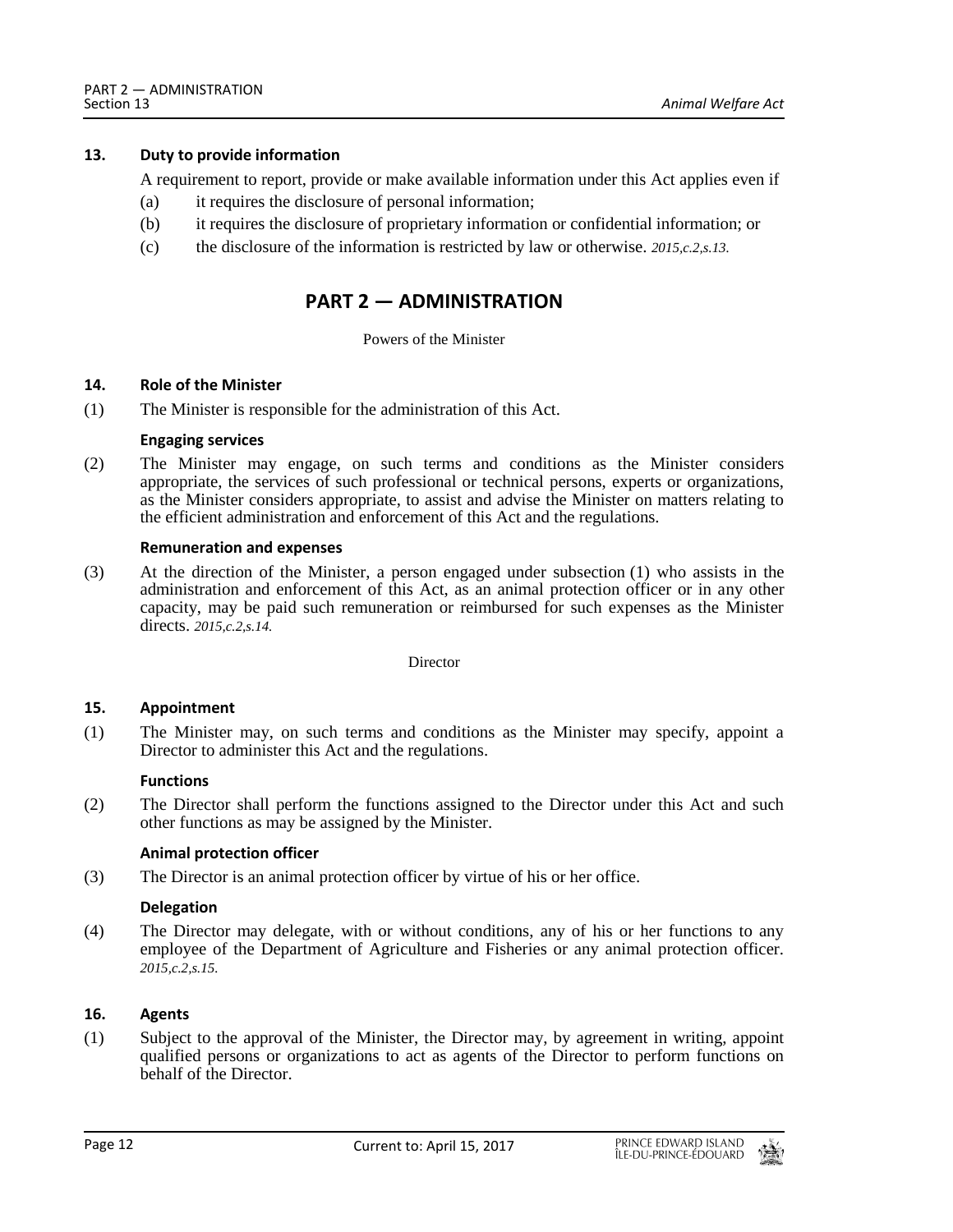### **Conditions on appointment**

- (2) The agreement appointing an agent shall specify any terms and conditions applicable to the appointment, including
	- (a) the specific functions delegated;
	- (b) the types of animals or geographic area to which the delegated functions apply;
	- (c) any other limit on those functions; and
	- (d) any terms or conditions related to costs or financial matters. *2015,c.2,s.16.*

# **ANIMAL PROTECTION OFFICERS**

#### <span id="page-12-1"></span><span id="page-12-0"></span>**17. Appointment**

(1) The Minister may, on such terms and conditions as the Minister may specify, appoint persons as animal protection officers for the enforcement of this Act and the regulations.

#### **Eligible persons**

- (2) The following persons are eligible to be appointed as animal protection officers:
	- (a) an employee of the Department of Agriculture and Fisheries;
	- (b) a veterinarian;
	- (c) a member or employee of the Society who is nominated by the Society;
	- (d) any other person the Minister considers qualified to be an animal protection officer.

#### **Other officers**

- (3) The following persons, by virtue of their office, have all the powers of an animal protection officer:
	- (a) a conservation officer appointed under the *Wildlife Conservation Act*;
	- (b) a police officer; and
	- (c) the provincial veterinarian appointed under the *Animal Health Act* R.S.P.E.I. 1988, Cap. A-11.1.

#### **Certificate of appointment**

(4) The Minister shall issue to every animal protection officer, other than a person referred to in subsection (3), a certificate of their appointment in such form as the Minister may determine.

#### **Production of certificate**

<span id="page-12-2"></span>(5) Every animal protection officer who exercises powers under this Act shall, upon request, produce the certificate or other evidence of his or her appointment or authority. *2015,c.2,s.17.*

# **PART 3 — INTERVENTIONS**

Actions to Protect or Care for Animals

#### <span id="page-12-3"></span>**18. Animal in distress**

- (1) An animal protection officer who believes on reasonable grounds that an animal is in distress may do one or more of the following:
	- (a) conduct an inspection in respect of the animal in accordance with section 31;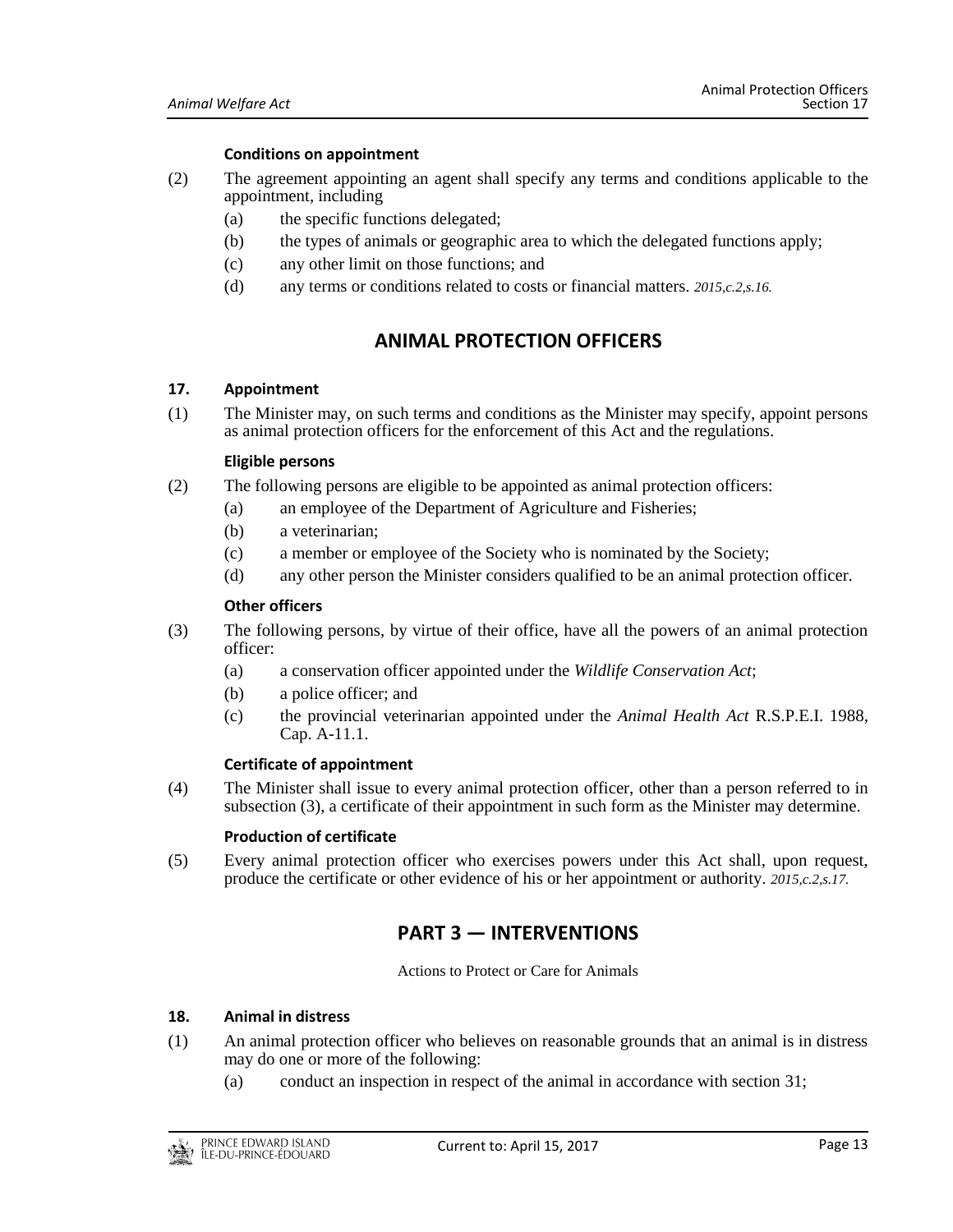- (b) make an order in accordance with section 19;
- (c) seize or take into custody an animal in accordance with section 20;
- (d) take any other reasonable action, including rescuing the animal and providing such medical care as the animal protection officer considers necessary to care for the animal or relieve its distress.

#### **Notification** *re* **wildlife**

(2) If the animal subject to this section is wildlife, the animal protection officer shall notify a conservation officer under the *Wildlife Conservation Act* of the animal. *2015,c.2,s.18.*

#### Order to *Take Act*ion

#### <span id="page-13-0"></span>**19. Order to animal's owner**

- (1) An animal protection officer may make an order under this section if the officer has reasonable grounds to believe that
	- (a) an animal is in distress; or
	- (b) the owner is not complying with any other provision of this Act, the regulations or an order under this Act.

#### **Provisions of order**

- (2) The order may require an owner to take any action that the animal protection officer believes is necessary, including having the animal examined and treated by a veterinarian at the expense of the owner, in order to
	- (a) relieve any distress of the owner's animal;
	- (b) ensure that the owner provides the care required under section 3; or
	- (c) ensure the owner complies with any other provision of this Act, the regulations or an order under this Act.

# **Contents of order**

(3) The order shall include the prescribed information.

#### **Serving the order**

(4) The animal protection officer shall serve the order on the owner and provide a copy to the Director in accordance with the regulations.

#### **Compliance with order**

(5) An owner who is served with an order under this section shall comply with the order in accordance with its terms.

#### **Duration of order**

- (6) An order expires one year after the date it is made, subject to
	- (a) any amendment or revocation of the order under subsection (7); or
	- (b) the order being rescinded, or its expiry date is varied, by the Appeal Board.

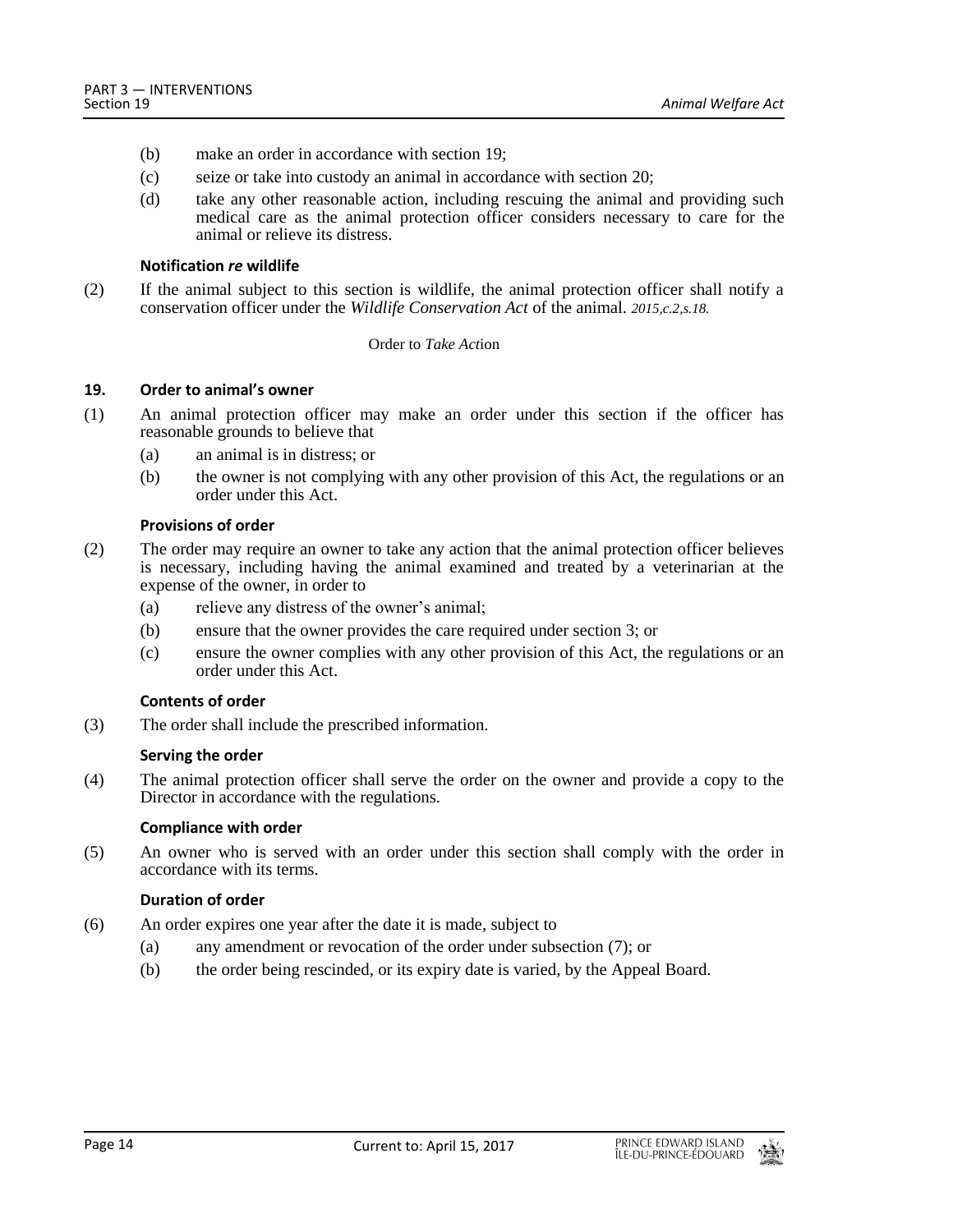#### **Amending or revoking order**

- (7) If an animal protection officer believes that the circumstances that gave rise to the order have changed, he or she
	- (a) may amend or revoke the order; and
	- (b) shall serve written notice of the amendment or revocation on the owner in accordance with the regulations. *2015,c.2,s.19.*

#### Custody or Seizure of Animals

# <span id="page-14-0"></span>**20. Abandoned animals**

(1) An animal protection officer may take an animal into custody if he or she believes on reasonable grounds that it is abandoned.

#### **Custody or seizure of animal**

- (2) Subject to subsection 31(2), an animal protection officer may, without a warrant, seize or take an animal into custody if
	- (a) the owner consents;
	- (b) a veterinarian examines the animal and advises the animal protection officer that the health and well-being of the animal necessitates seizing or taking it into custody;
	- (c) the owner of the animal cannot be located promptly and the animal protection officer inspects the animal and has reasonable grounds to believe that the animal is in distress;
	- (d) the animal protection officer has reasonable grounds to believe that seizing or taking it into custody will protect the animal from immediate life-threatening distress;
	- (e) an order respecting the animal has been made under section 19 and the order has not been complied with;
	- (f) the animal protection officer has reasonable grounds to believe that making an order under section 19 will not eliminate or relieve the animal of its distress within a reasonable period of time; or
	- (g) an order has been made under section 37, and seizing or taking it into custody is needed to ensure compliance with the number or type of animals allowed in the order.

#### **Care for animals**

- (3) An animal protection officer who seizes or takes an animal into custody may
	- (a) provide care to the animal; or
	- (b) put the animal under the control of a caregiver.

#### **Notice to Society for companion animals**

(4) If the animal seized or taken into custody is a companion animal, the animal protection officer shall, as soon as possible, notify the Society.

#### **Possession and charge of companion animal**

- (5) When notified under subsection (4), the Society shall immediately take possession and charge of the companion animal and arrange for it to be
	- (a) sheltered at its premises, a veterinary clinic or the premises of a caregiver; and
	- (b) given such care as the Society considers reasonable in the circumstances.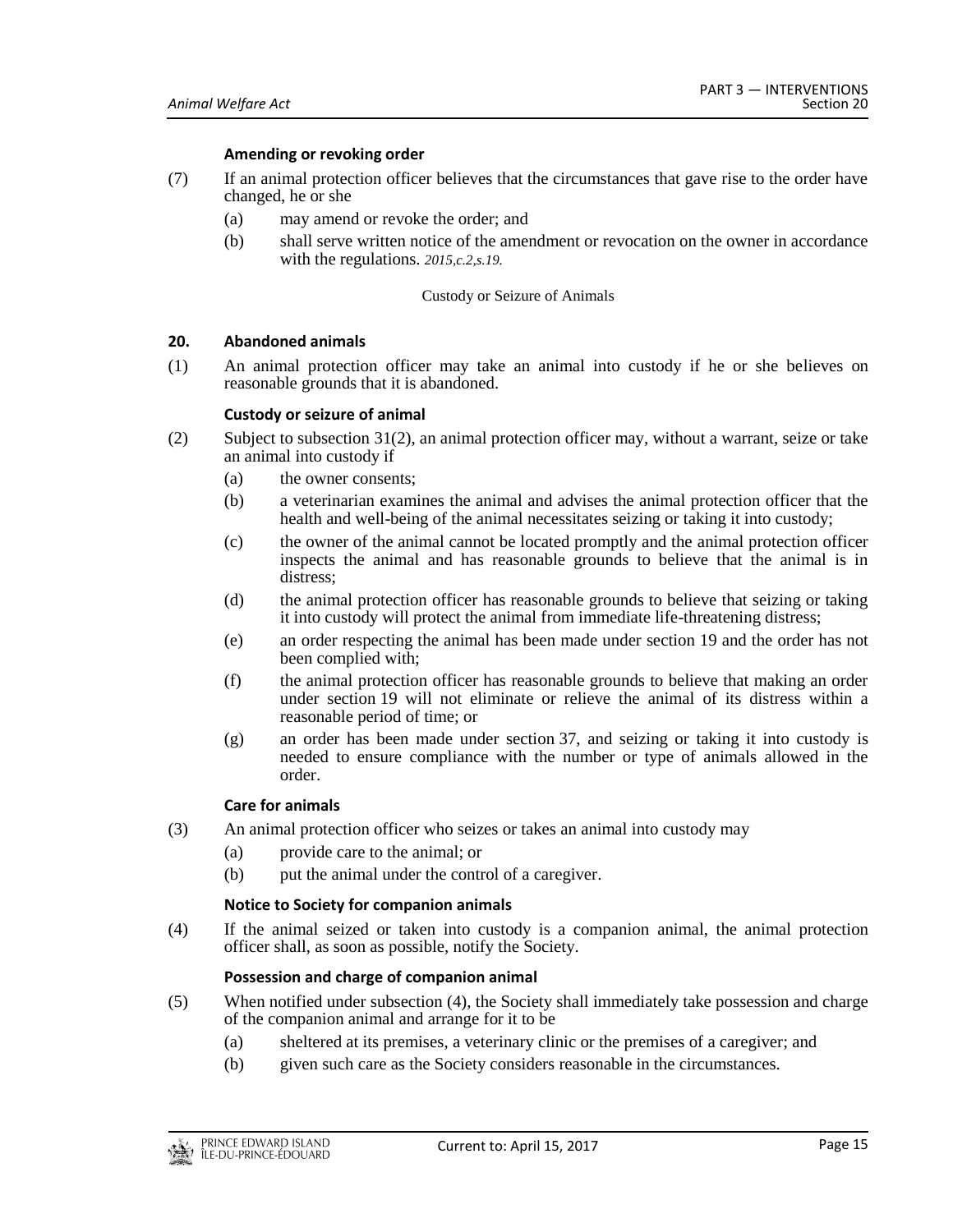#### **Provision of care**

(6) A caregiver or other person providing care to an animal that has been seized or taken into custody shall provide it with such care as the caregiver or other person considers reasonable in the circumstances or as the Director may direct.

# **Changing caregiver**

(7) An animal protection officer may, where he or she considers it appropriate, remove an animal from the control of a caregiver and put the animal under the control of a different caregiver or otherwise deal with the animal in accordance with this Act. *2015,c.2,s.20.*

# <span id="page-15-0"></span>**21. Euthanasia for animal**

Where an animal is seized or taken into custody, an animal protection officer may cause the animal to be euthanized if

- (a) the owner consents;
- (b) a veterinarian examines the animal and advises the animal protection officer that the animal is in such distress or is so ill or injured that it is incapable of being cured or healed or continuing to live without suffering; or
- (c) a veterinarian is not available on a timely basis and two other individuals or an animal protection officer examine the animal and have reasonable grounds to believe that the animal is in such distress or is so ill or injured that it is incapable of being cured or healed or continuing to live without suffering. *2015,c.2,s.21.*

# <span id="page-15-1"></span>**22. Notice to owner and Director**

- (1) An animal protection officer shall, as soon as reasonably practicable and in accordance with the regulations,
	- (a) serve written notice on the owner describing any actions taken under this Part and, if the animal is seized or taken into custody, explaining the circumstances under which the animal may be subsequently sold, given away, placed for adoption or euthanized; and
	- (b) provide a copy of the notice to the Director.

#### **Notice with order**

<span id="page-15-2"></span>(2) If related to an order served under subsection 19(4), the notice under subsection (1) may be served with or attached to the order. *2015,c.2,s.22.*

# **PART 4 — DISPOSITION OF ANIMALS**

Recovery of Animal

# <span id="page-15-3"></span>**23. Appeal by owner**

(1) The owner of an animal that has been seized or taken into custody under this Act may request the Appeal Board to order the animal's return by filing a notice of appeal under section 29.

# **Recovery from Director or Society**

(2) In addition to the right of appeal, the owner of an animal that has been seized or taken into custody may, within the prescribed time period, recover possession of the animal from the

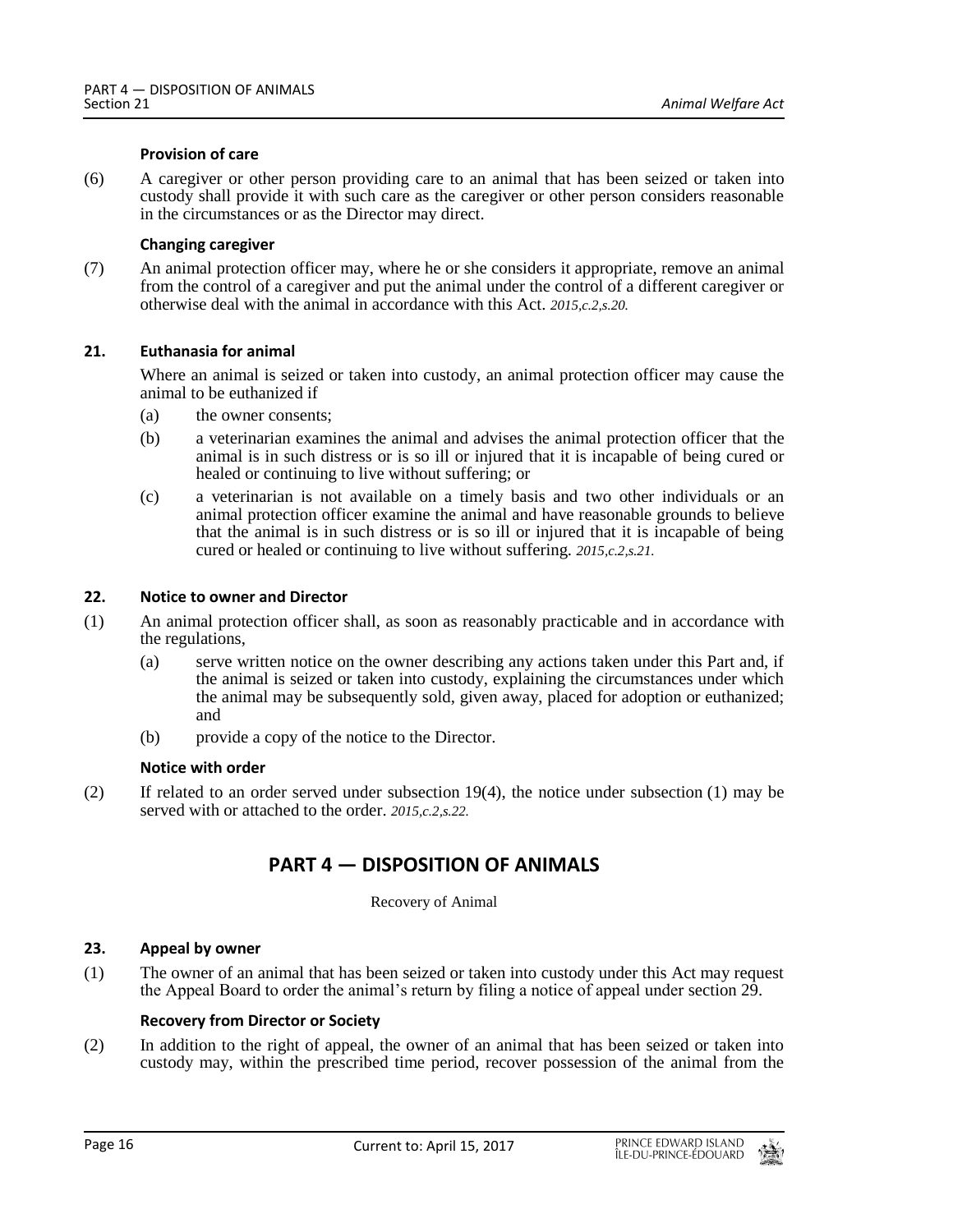Director, or the Society for a companion animal in its possession and charge under this Act, by

- (a) satisfying the Director or Society that the conditions under which the animal was seized or taken into custody have been corrected; and
- (b) paying the Director or Society the costs of care for which the owner is liable under subsection 25. *2015,c.2,s.23.*

### Disposal by Director or Society

# <span id="page-16-0"></span>**24. Deemed owner**

- (1) The Government of Prince Edward, or the Society for a companion animal in its possession and charge under this Act, is deemed to be the owner of the animal if
	- (a) the owner consents;
	- (b) the owner fails to take possession of the animal in accordance with section 23;
	- (c) the owner was notified under section 22, the time for filing an appeal has elapsed and no appeal has been filed under section 29;
	- (d) seven days have elapsed after an animal was seized or taken into custody and the animal's owner has not been located, despite reasonable inquiries by the Director or Society, as the case may be; or
	- (e) the Appeal Board decides that Director or Society may dispose of the animal as they see fit.

#### **Disposition of animal**

- (2) The Director, or the Society for a companion animal in its possession and charge under this Act, may sell, give away, place for adoption or euthanize the animal if
	- (a) the owner consents; or
	- (b) the Government of Prince Edward Island or Society becomes the owner of the animal under subsection (1).

#### **Adoption of companion animal**

(3) The Society may, in accordance with the regulations, place a companion animal referred to in subsection (2) for adoption with a person approved by the Society.

#### **Transfer of ownership**

(4) For greater certainty, an animal becomes the property of any person to whom the animal was sold, given or placed for adoption by the Director or the Society. *2015,c.2,s.24.*

#### Costs and Related Matters

# <span id="page-16-1"></span>**25. Owner liable for costs of care**

- (1) The owner of an animal that has been seized or taken into custody is liable to pay to the Director, or the Society for a companion animal in its possession and charge under this Act, on demand an amount equal to
	- (a) the costs of seizing or taking the animal into custody;
	- (b) the costs of transportation, care and maintenance for the animal; and
	- (c) any costs associated with veterinary care, including euthanizing the animal.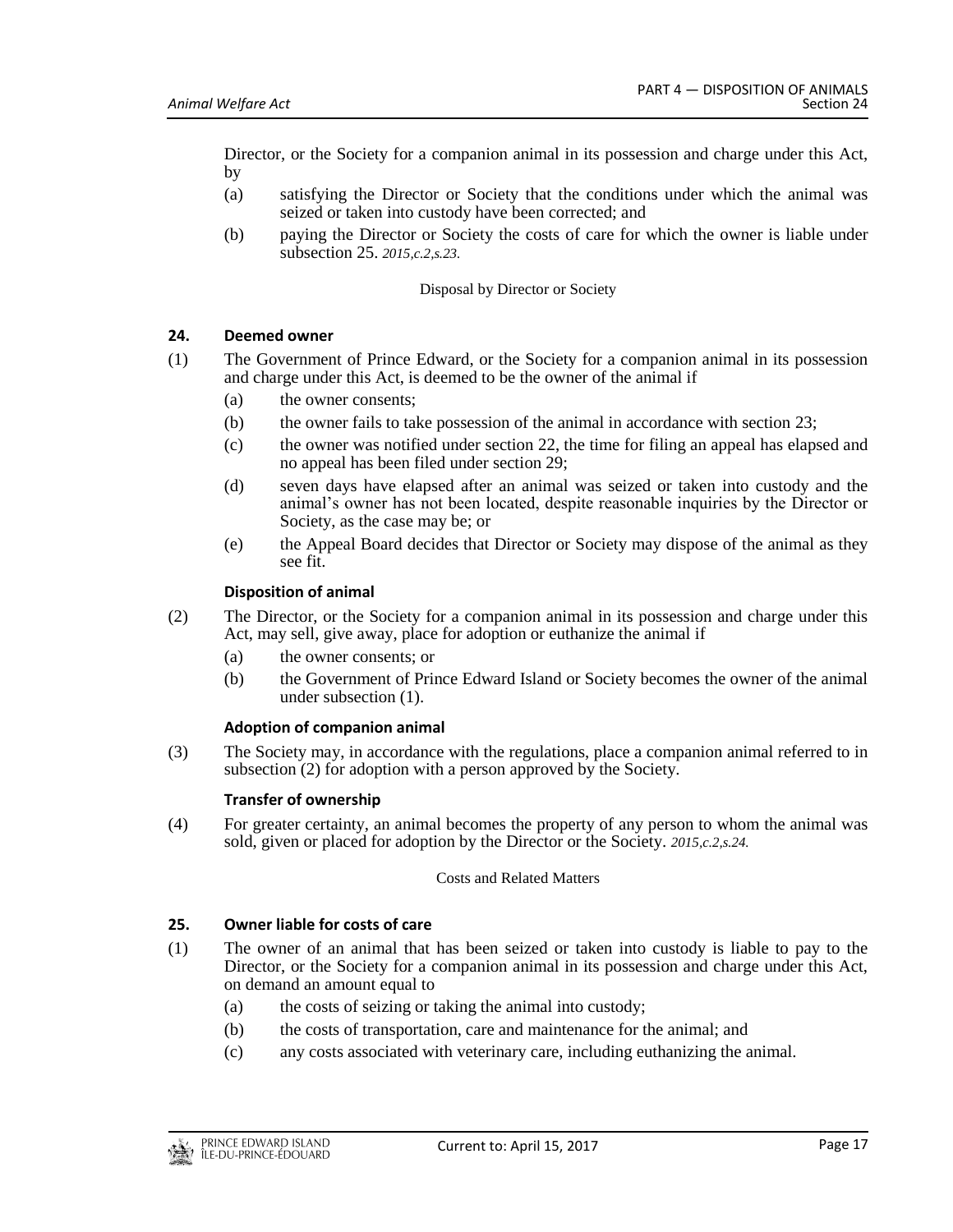# **Director's statement of account**

(2) The Director shall provide to the owner of a commercial animal a statement of account setting out the costs of care for the animal claimed by the Director.

# **Society's statement of account**

(3) The Society shall provide to the owner of a companion animal a statement of account setting out the costs of care for the animal claimed by the Society.

# **Service of statement**

(4) The statement of account shall be served on the owner within seven days of seizing or taking the animal into custody.

# **Prescribed costs**

(5) The costs of care may be claimed in accordance with the prescribed costs.

# **Period of costs**

- (6) For greater certainty, the costs of care may be claimed for the period commencing when the animal is seized or taken into custody until the earlier of the following:
	- (a) the date the animal is recovered by the owner;
	- (b) the date the Government of Prince Edward or the Society is deemed to be the owner of the animal under section 24;
	- (c) the date the animal no longer needs care. *2015,c.2,s.25.*

# <span id="page-17-0"></span>**26. Proceeds of sale of commercial animal**

- (1) Subject to subsections (2), if the Director sells a commercial animal, the proceeds of the sale shall be distributed as follows:
	- (a) the Director shall retain an amount sufficient to pay the costs of care set out in the statement of account;
	- (b) any balance of the sale proceeds shall be paid to the former owner of the animal.

# **If owner not located**

(2) If the former owner of a commercial animal has not been located, despite reasonable inquiries, any balance of the sale proceeds referred to in clause (1)(b) shall be forfeited to the Government of Prince Edward Island.

#### **Proceeds of sale of companion animal**

(3) If a companion animal is sold by the Society, the proceeds of the sale shall be retained by the Society.

# **Unrecovered costs**

(4) The former owner of an animal sold by the Director or the Society remains liable for any portion of the costs of care set out in the statement of account not recovered from the proceeds of the sale.

#### **Creditor rights**

(5) If the Director has reason to believe a creditor may have a security interest in a commercial animal sold by the Director, the Director may apply to the court for an interpleader order in respect of the balance of the sale proceeds over and above an amount equal to the costs of care for the animal. *2015,c.2,s.26.*

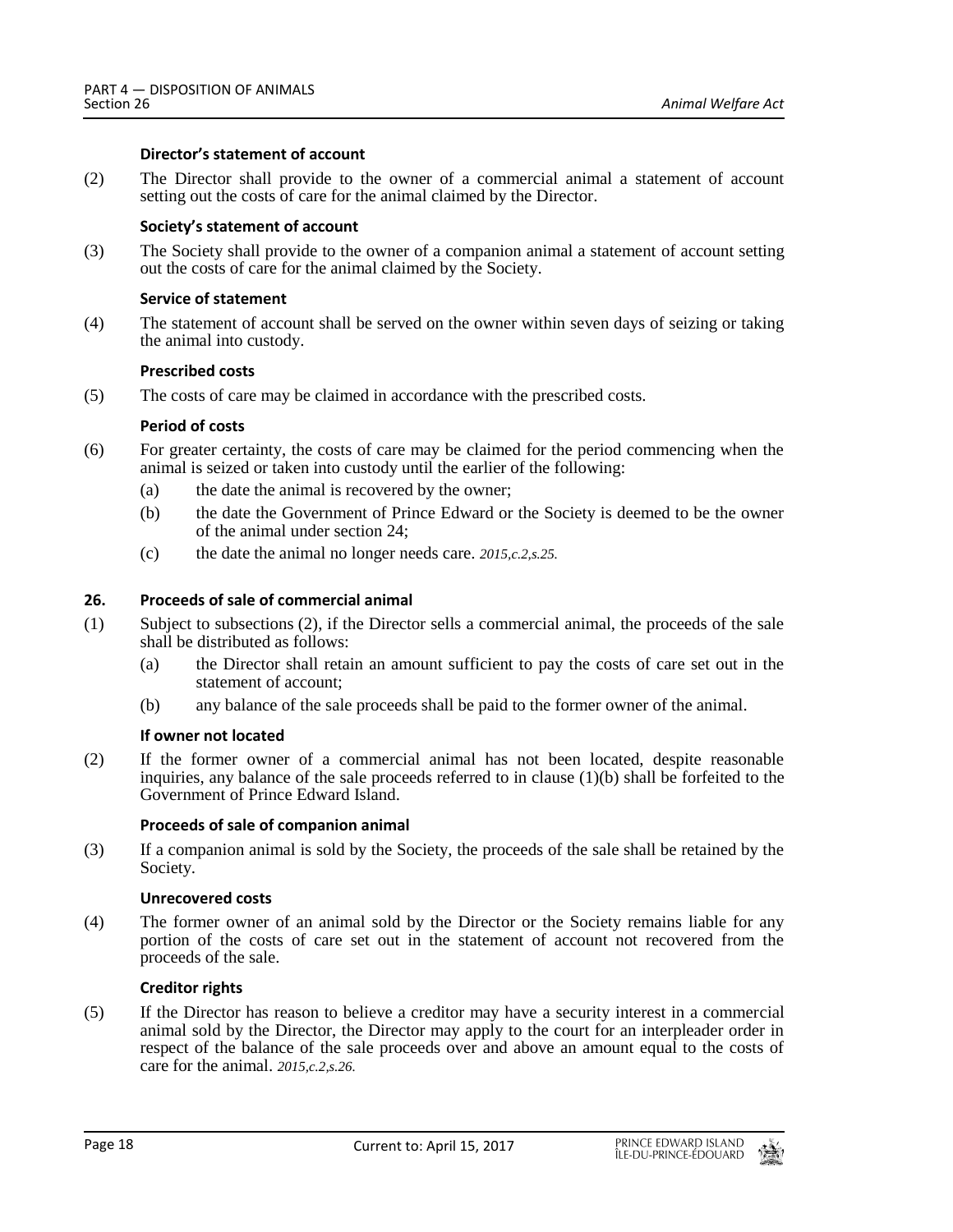#### <span id="page-18-0"></span>**27. Costs recoverable as debt due**

(1) Any amount for which a person is liable for costs of care in respect of a commercial animal is a debt due by that person to the Government of Prince Edward Island.

### **Minister's order**

(2) The Minister may issue an order for the recovery of a debt due against the person who is liable for costs of care for a commercial animal.

#### **Registration of order**

(3) An order for a debt due issued under subsection (2) may be filed with the Registrar of the Court of Appeal and the Supreme Court at any time 30 days after it is issued and, when so filed, the order is of the same force and effect as if it were a judgment.

#### **Lien on commercial animal**

(4) The Government of Prince Edward Island has a lien on a commercial animal that has been seized or taken into custody for an amount equal to the debt due for that animal.

#### **Costs recoverable as debt due to Society**

(5) Any amount for which a person is liable for costs of care in respect of a companion animal is a debt due by that person to the Society.

#### **Lien on companion animal**

(6) The Society has a lien on a companion animal that has been seized or taken into custody for an amount equal to the debt due for that animal.

#### **Reimbursement of Society**

<span id="page-18-1"></span>(7) The Minister may, in accordance with the regulations, reimburse the Society for any costs of care outstanding under subsection (5) for more than the prescribed period, whereupon the full amount of those outstanding costs may be recovered from the owner in the same manner as a debt due to the Government of Prince Edward Island under this section. *2015,c.2,s.27.*

# **PART 5 — APPEALS**

#### Appeal Board

#### <span id="page-18-2"></span>**28. Appeal Board**

- (1) For the purposes of this Act, the Minister shall appoint an Appeal Board composed of not fewer than three persons, of whom
	- (a) one shall be a veterinarian; and
	- (b) the others shall be knowledgeable in regard to animal husbandry or animal welfare.

#### **Chair and vice-chair**

(2) The Minister shall designate the chair and vice-chair of the Appeal Board.

#### **Terms of office**

(3) The term of office of a member of the Appeal Board is three years and a member is eligible for *re*-appointment.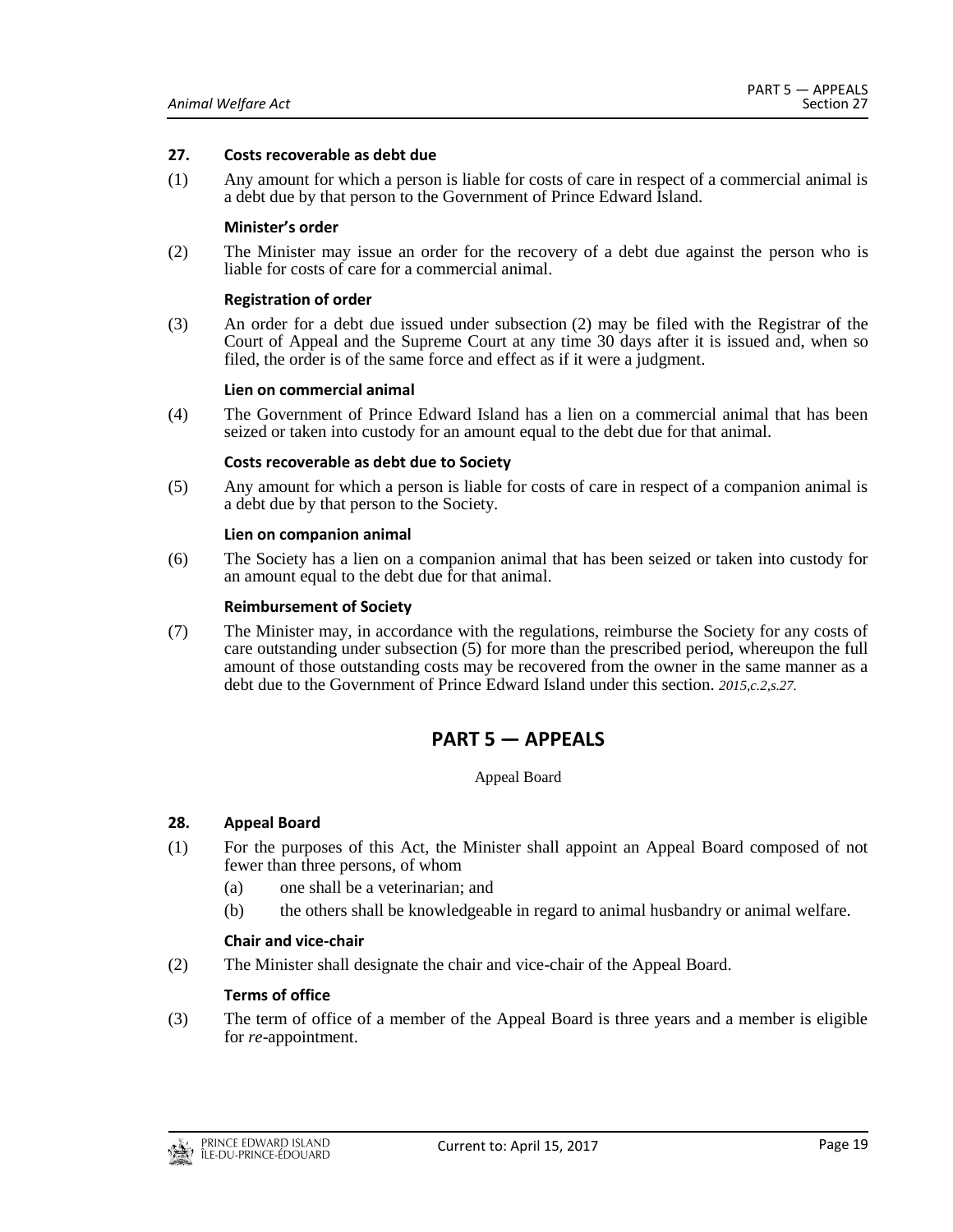# **Substitutes**

(4) Where a member of the Appeal Board dies, resigns, or is removed from office for cause, the Minister may appoint a substitute member to serve the unexpired portion of the term of office of the member.

# **Remuneration and expenses**

(5) Members of the Appeal Board shall receive such remuneration and expenses as may be prescribed.

# **Procedure**

(6) Subject to the rules of natural justice, this Act and the regulations, the Appeal Board shall determine all matters of procedure in hearing an appeal.

# **Hearings**

(7) The Appeal Board may hold a hearing orally or in writing, or partly orally and partly in writing, including an oral hearing held by means of a conference telephone call or by another method of communication that permits the Appeal Board and the parties to communicate with each other simultaneously.

# **Evidence**

(8) The Appeal Board is not bound by the rules of evidence that apply to judicial proceedings. *2015,c.2,s.28.*

Making an Appeal to the Appeal Board

# <span id="page-19-0"></span>**29. Orders and decisions for appeal**

- (1) The following orders or decisions may be appealed to the Appeal Board:
	- (a) a decision of the Director to
		- (i) refuse to issue a license,
		- (ii) impose terms and conditions on a license, or
		- (iii) suspend or revoke a license;
	- (b) an order made under section 19;
	- (c) a decision of the Director, an animal protection officer or the Society to seize an animal, take an animal into custody or euthanize an animal.

# **Making an appeal**

(2) Any person aggrieved by the order or decision referred to in subsection (1) may make an appeal to the Appeal Board in accordance with the regulations and the procedures of the Appeal Board.

# **Time for appeal**

(3) An appeal to the Appeal Board shall be made within seven days after the person is served with the order or decision.

# **Notice of appeal**

- (4) An appeal shall be made by written notice of appeal that
	- (a) is sent to the Appeal Board;
	- (b) specifies the decision or order being appealed;

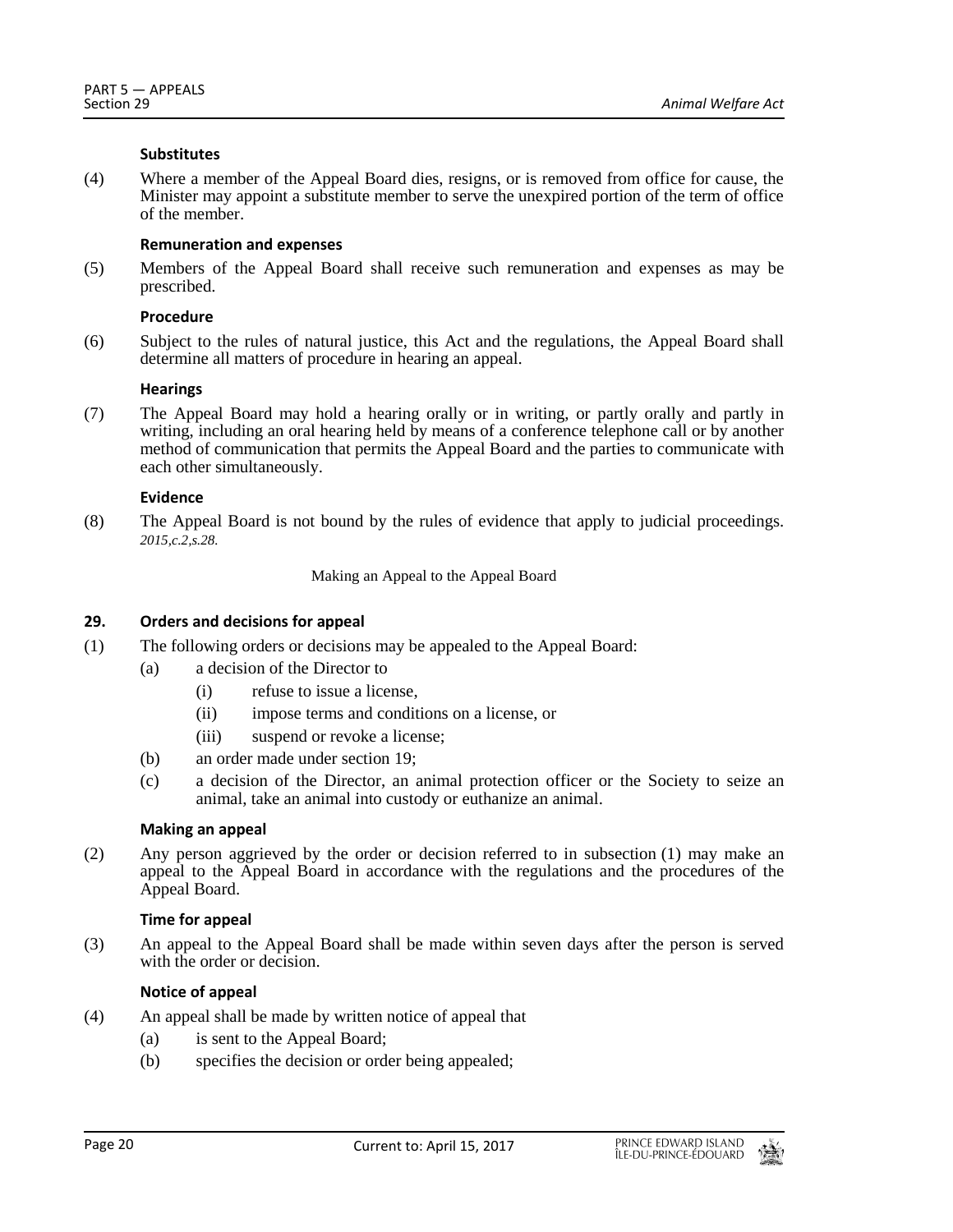- (c) specifies the grounds of appeal on which the appellant relies and the nature of the relief sought; and
- (d) is accompanied by any submissions in support of the appeal.

# **Copy to Director and Society**

- (5) Upon receiving a notice of appeal, the Appeal Board shall promptly serve a copy of it on
	- (a) the Director; and
	- (b) the Society, if the appeal relates to a decision of the Society.

# **Parties**

- (6) The parties to an appeal are
	- (a) the appellant;
	- (b) the Director; and
	- (c) the Society, if the appeal relates to its decision. *2015,c.2,s.29.*

# <span id="page-20-0"></span>**30. Review**

(1) The Appeal Board shall consider the submissions of the appellant and the order or decision appealed from within five days of receipt of the notice of appeal.

# **Conduct of appeal**

(2) The Appeal Board shall hear and determine appeals in accordance with its procedures and the regulations.

# **Time for decision**

(3) The Appeal Board shall make a decision regarding the appeal within 14 days of receipt of the notice of appeal.

# **Decision**

(4) The Appeal Board may confirm, vary or rescind the order or decision being appealed.

# **Disposal of animal**

- (5) In the case of an appeal of a decision to seize an animal, take an animal into custody or euthanize an animal, the Appeal Board may make any order that the Appeal Board considers appropriate in the circumstances, including
	- (a) an order that an animal be returned to its owner, if satisfied that the owner is in compliance with this Act, the regulations and any applicable order made in relation to the animal;
	- (b) an order requiring the owner to pay any amount of the costs of care for which the owner is liable;
	- (c) an order that the Director or the Society may dispose of the animal as they see fit; and
	- (d) in the case of an animal wrongfully euthanized, an order that the owner be compensated for the value of the animal not exceeding the prescribed amount.

# **Copy of decision**

(6) The Appeal Board shall serve a copy of its decision on the parties.

# **Director or Society to deal with animal**

(7) When the Appeal Board has made a decision, the Director or the Society shall deal with the animal in the manner ordered.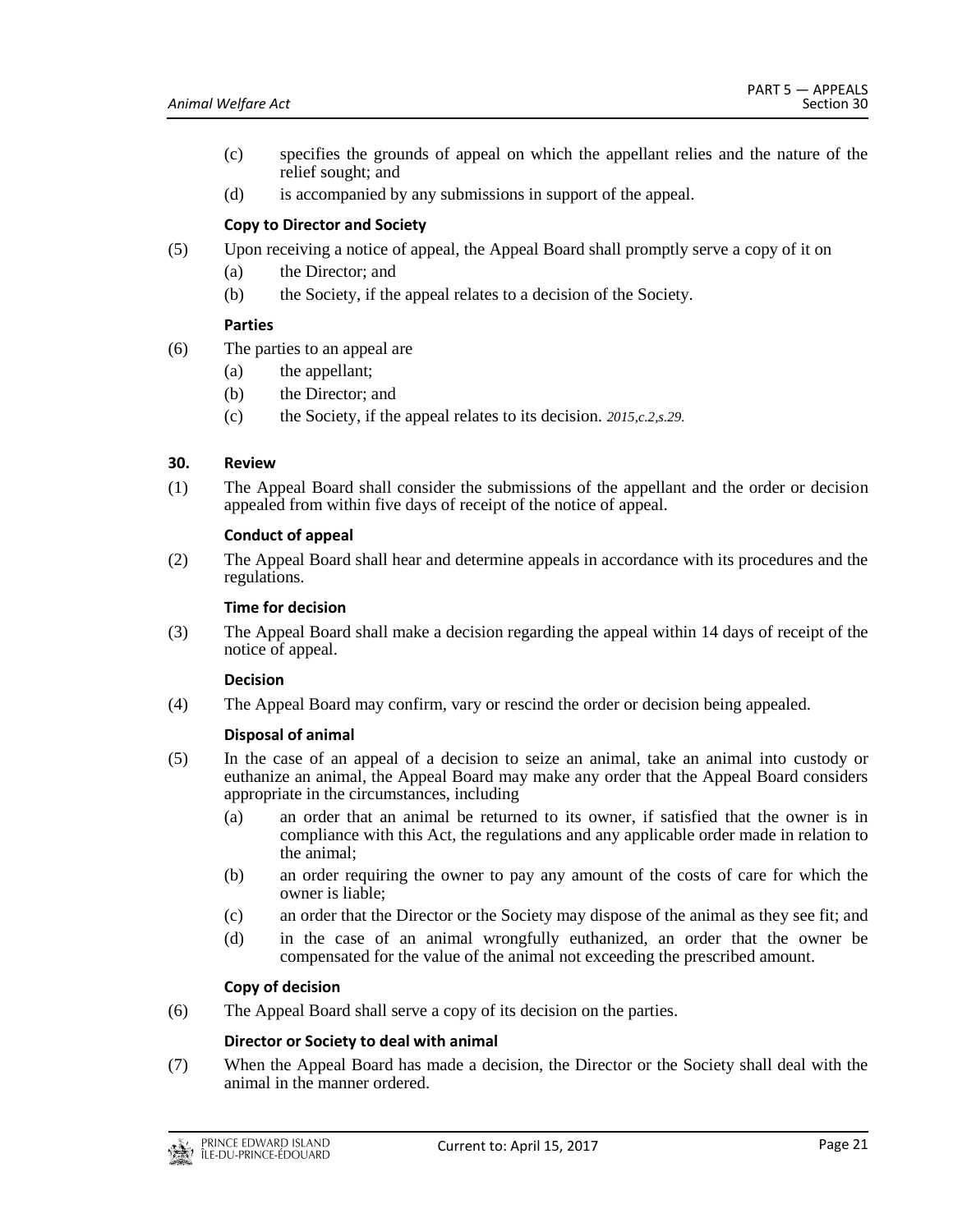# **Order final and binding**

<span id="page-21-0"></span>(8) The decision of the Appeal Board is final and binding and is not subject to appeal. *2015,c.2,s.30.*

# **PART 6 — ENFORCEMENT**

#### Inspections

# <span id="page-21-1"></span>**31. Inspection powers**

- (1) For the purpose of ensuring compliance with any provision of this Act, the regulations or an order under this Act, an animal protection officer may, at any reasonable time,
	- (a) enter any premises that the inspector has reason to believe is used in connection with an animal or a license; and
	- (b) inspect the premises and any animal or thing used or obtained in connection with the premises, an animal or a license.

#### **Dwelling place**

- (2) Despite subsection (1), an animal protection officer may not enter or inspect a dwelling place unless
	- (a) the owner, occupant or person in possession or control of the dwelling place consents;
	- (b) the entry or inspection is authorized by a warrant; or
	- (c) a warrant is not required under section 34.

#### **Related inspection powers**

- (3) During an inspection, an animal protection officer may
	- (a) open, or cause to be opened, any container and inspect its contents;
	- (b) require the production of any animal or thing for inspection, including an animal or thing in a dwelling place;
	- (c) take samples of any animal or thing free of charge;
	- (d) require the production of any record, document or data for inspection or copying, in whole or in part;
	- (e) use or cause to be used any computer system and examine any data contained in or available to the computer system and print or export any record or data for examination or copying;
	- (f) reproduce or cause to be reproduced, including using computer or copying equipment at the place to make copies of any record, document or data; and
	- (g) subject to section 32, take action under section 20 or seize any thing that may provide evidence for the purpose of ensuring compliance.

#### **Assistance of veterinarian and peace officer**

(4) A veterinarian and a peace officer may assist an animal protection officer for the purposes of an inspection.

#### **Assistance of owner**

(5) The owner of an animal being inspected, the person in possession or control of the premises or thing being inspected and every person found on the premises, shall

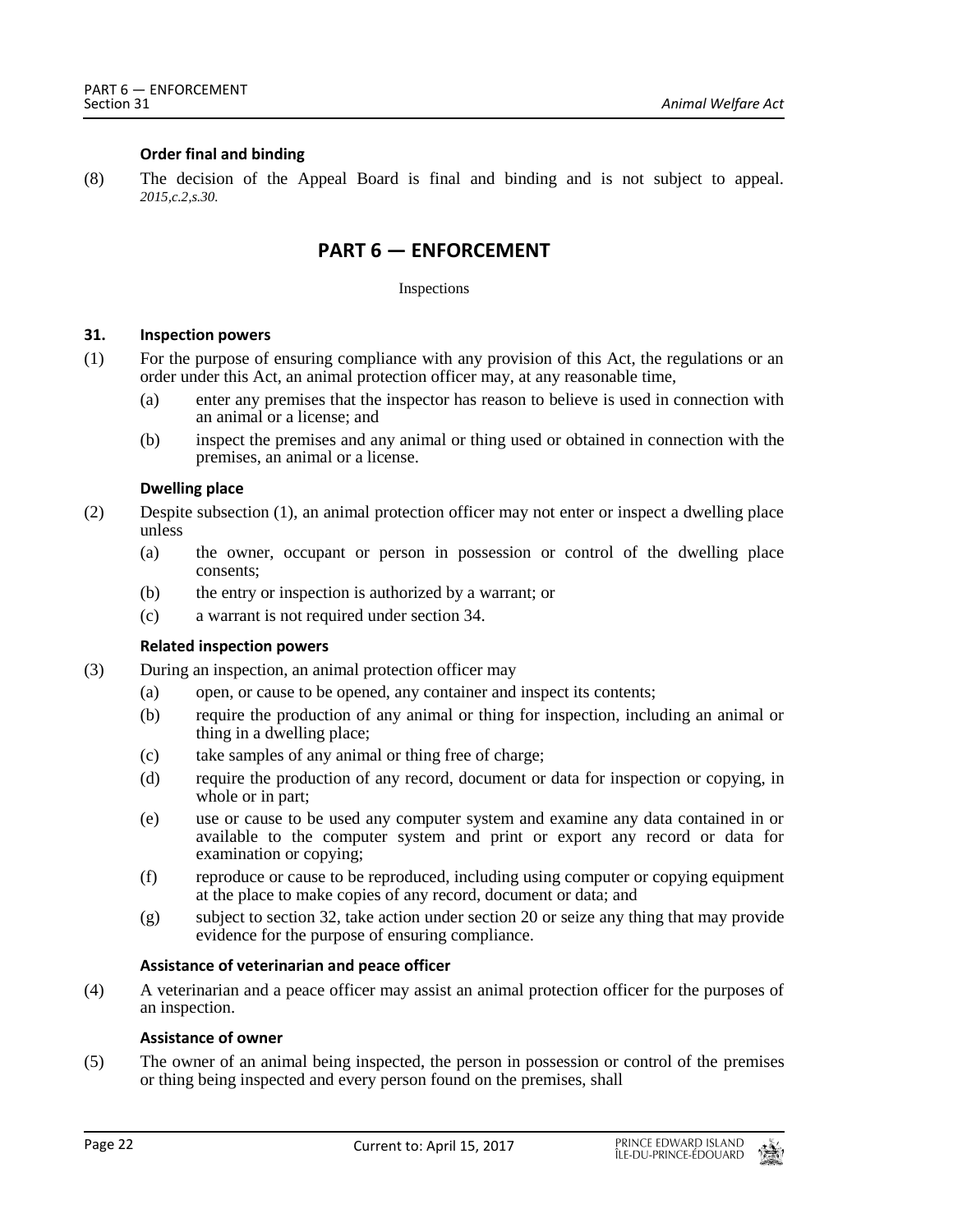- (a) give the animal protection officer all reasonable assistance to enable the officer to carry out his or her functions; and
- (b) provide the animal protection officer with any information in relation to the administration of this Act and the regulations that the officer may reasonably require.

### **Reasonable force**

(6) An animal protection officer or other person conducting or assisting an inspection shall use no more force than is reasonably required. *2015,c.2,s.31.*

#### Search and Seizure

# <span id="page-22-0"></span>**32. Searches**

- (1) An animal protection officer who believes, on reasonable grounds, that an offence under this Act has been committed may enter any premises and search the premises and any thing for the purpose of obtaining evidence in relation to that offence under this Act if
	- (a) the owner, occupant or person in possession or control of the premises or thing, as the case may be, consents;
	- (b) the entry and search is authorized by a warrant; or
	- (c) a warrant is not required under section 34.

#### **Seizures**

- (2) If, during the course of an inspection or search, an animal protection officer believes, on reasonable grounds, that an animal or thing is evidence in relation to an offence under this Act, he or she may seize the animal or thing if
	- (a) the owner of the animal or the person in possession or control of the thing, as the case may be, consents;
	- (b) the seizure is authorized by a warrant; or
	- (c) a warrant is not required under section 34.

#### **Powers during search or seizure**

(3) The provisions of section 31 in respect of the conduct of an inspection, including the powers and duties of an animal protection officer and the provision of assistance and information by others, also apply in respect of a search or seizure under this section, with such modifications as the circumstances require.

#### **Receipt for animals or things seized**

(4) An animal protection officer who seizes any animal or thing shall make reasonable efforts to issue a receipt describing the animal or thing seized to the person from whom it was seized. *2015,c.2,s.32.*

# <span id="page-22-1"></span>**33. Warrant**

- (1) The court may issue a warrant authorizing an animal protection officer to enter any premises, search the premises and any animal or thing and to seize any animals or things, if the court is satisfied by information on oath that
	- (a) the entry, search or seizure is justified because a contravention of this Act, the regulations or a license has been committed and there are reasonable grounds for believing that the entry, search or seizure may provide evidence in relation to the contravention; and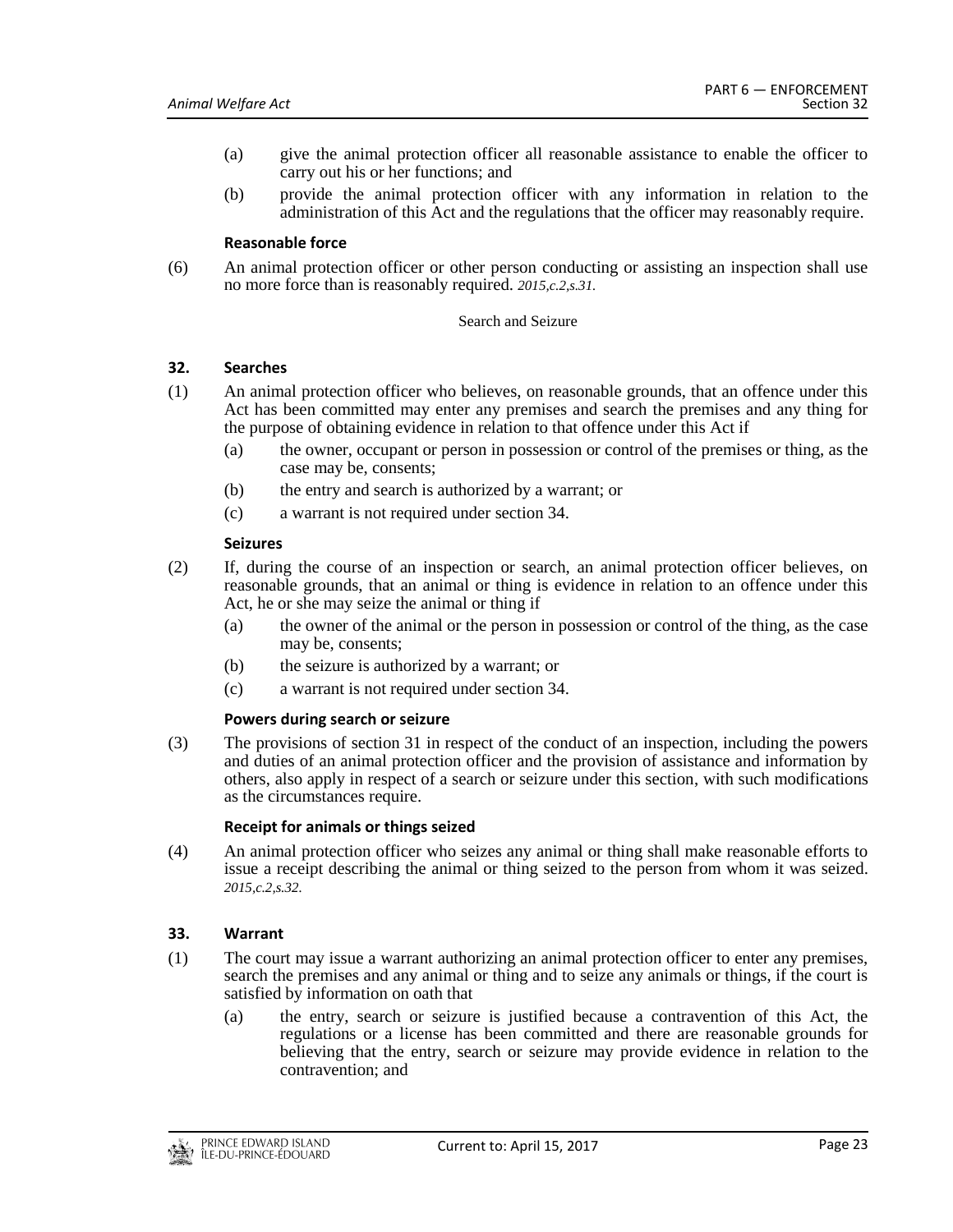(b) the owner, occupant or person in possession or control of the premises, animal or thing, as the case may be, does not consent, there are reasonable grounds for believing that consent will be refused or there are reasonable and probable grounds for believing that evidence may be lost if an attempt at obtaining consent is made.

#### **Assistance order**

(2) A warrant may include an order that any person named or identified in the warrant shall provide any assistance reasonably considered to be required to give effect to the warrant.

# **Application without notice**

(3) A warrant may be issued, with or without conditions, on an application made without notice. *2015,c.2,s.33.*

# <span id="page-23-0"></span>**34. Exigent circumstances**

(1) A warrant is not required under this Act if urgency, the likelihood of the removal or destruction of evidence or other relevant factors do not reasonably permit the obtaining of a warrant or consent.

# **No entry or search of dwelling place**

(2) Subsection (1) does not authorize the entry and search of the living quarters of a dwelling place. *2015,c.2,s.34.*

# <span id="page-23-1"></span>**35. Obstruction**

While an animal protection officer or other person is exercising powers or carrying out duties or functions under this Act, no person shall

- (a) knowingly make any false or misleading statement, either orally or in writing, to the animal protection officer or other person; or
- <span id="page-23-2"></span>(b) otherwise obstruct or hinder the animal protection officer or other person. *2015,c.2,s.35.*

# **SANCTIONS IN RESPECT OF A LICENSE**

# <span id="page-23-3"></span>**36. Suspension or revocation of license**

- (1) The Director may suspend or revoke a license, or refuse to renew a license, if the Director is satisfied that the license holder
	- (a) in the application for the license, gives false particulars or knowingly misrepresents or fails to disclose any fact required to be stated in the application;
	- (b) contravenes a term or condition of the license;
	- (c) fails to comply with this Act, the regulations or an order under this Act;
	- (d) has been found guilty of an offence under any Act of the Legislature or the *Criminal Code* (Canada) relating to the treatment of animals or the wrongful possession of an animal;
	- (e) the license holder has ceased to be suitable or eligible to hold a license; or
	- (f) the suspension or revocation is authorized for any other prescribed reason.

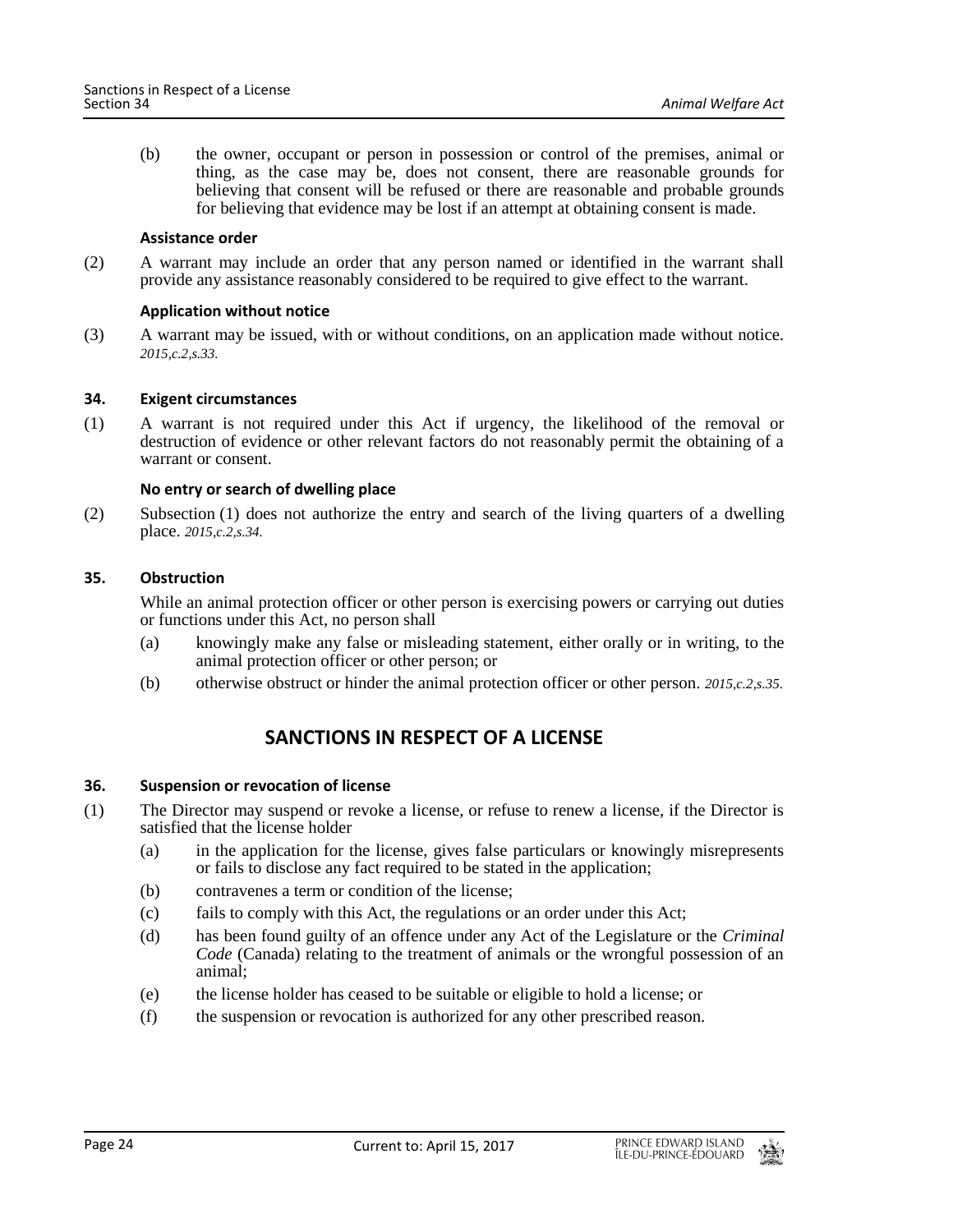# **Notice**

- (2) The Director shall, in accordance with the regulations, serve the license holder with written notice of the proposed suspension, revocation or refusal to renew a license that includes
	- (a) a summary of the proposed sanction;
	- (b) a summary of the facts and reasons for the proposed sanction;
	- (c) a time period within which the person may make representations to the Director; and
	- (d) a summary of the procedure to be followed in the case.

#### **Representations**

(3) The license holder may make representations to the Director regarding the proposed suspension or revocation.

#### **Consideration of representations**

(4) The Director shall consider the representations made by the license holder.

#### **Final decision**

(5) The Director shall, after considering any representations made, make a final decision regarding the proposed suspension or revocation.

#### **Notice of final decision**

(6) The Director shall serve written notice of the final decision on the license holder that includes a statement of the owner's right to appeal the decision to the Appeal Board. *2015,c.2,s.36.*

#### Order to Restrict Number of Animals

#### <span id="page-24-0"></span>**37. Order restricting ownership of animals**

- (1) The court may, on application by the Director, make an order under subsection (2) in respect of an owner, if satisfied that
	- (a) the owner's animals have been seized or taken into custody under this Act;
	- (b) at the time those animals were seized or taken into custody, the owner was unable to comply with this Act because the number or type of animals owned, possessed or controlled by the owner exceeded the owner's ability to carry out his or her duties toward them; and
	- (c) the owner is not, or may not be, able to comply with the provisions of this Act, the regulations or an order under this Act in respect of the animals that the owner presently owns, possesses or controls, or may own, possess or control, because the circumstances referred to in clause (b) continue to exist or may occur again.

# **Order**

- (2) The order may
	- (a) prohibit the owner from owning, or having possession or control of, more than a specified number or type of animals, for a period up to three years; and
	- (b) direct that any animals owned, possessed or controlled by the owner at the time the order is made
		- (i) beyond the number of animals allowed under the order, or
		- (ii) other than the type of animal allowed under the order,

become the property of the Government of Prince Edward Island, in the case of commercial animals, or the Society, in the case of companion animals. *2015,c.2,s.37.*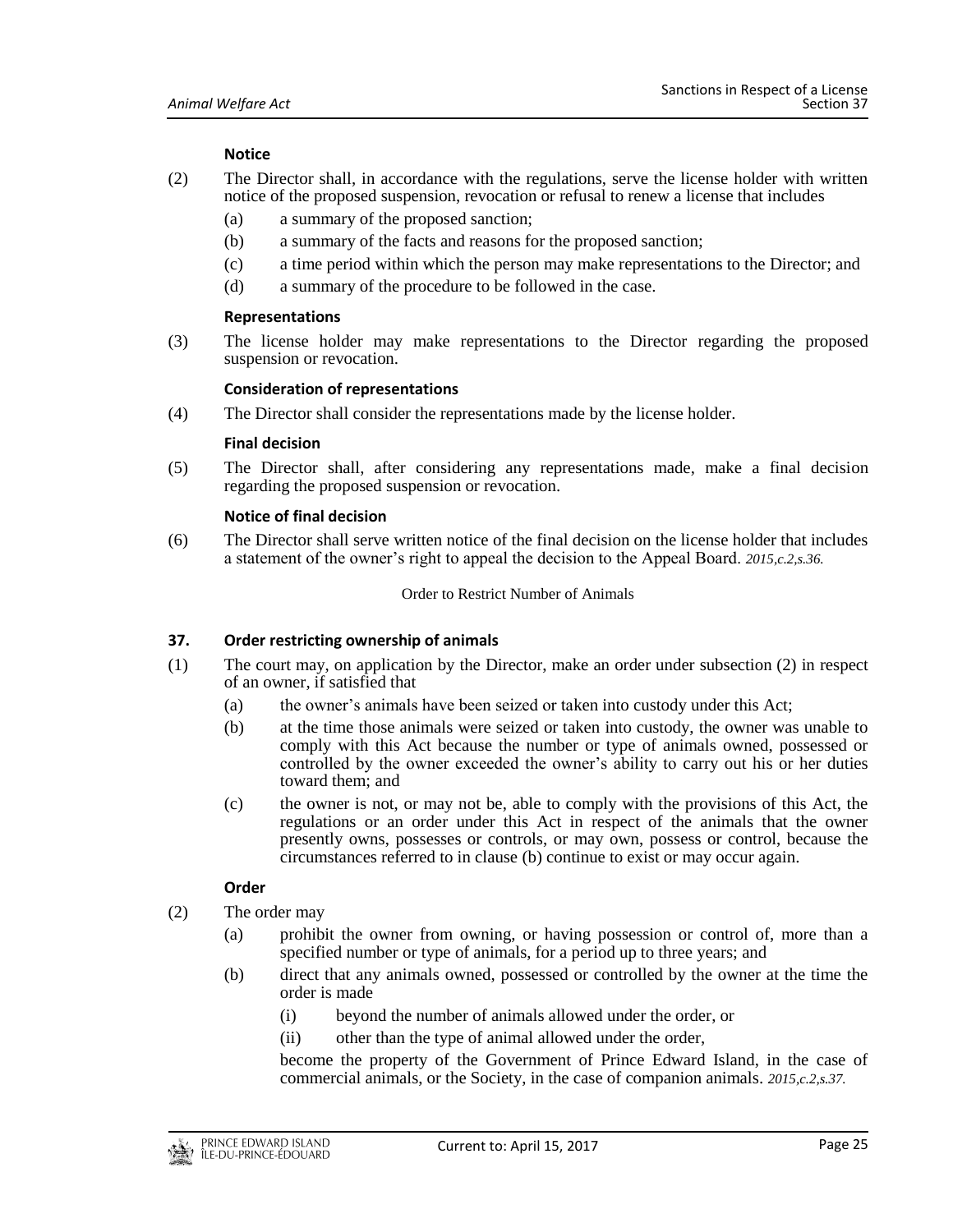Offences and Punishment

# <span id="page-25-0"></span>**38. Offence**

(1) A person who contravenes a provision of this Act, the regulations or an order under this Act is guilty of an offence.

# **Attempts and accessories**

(2) A person who attempts to commit an offence or is an accessory after the fact to the commission of an offence is guilty of an offence, whether or not it was possible under the circumstances to commit the offence.

# **Parties to offence**

- (3) Every one is a party to an offence who
	- (a) actually commits it;
	- (b) does or omits to do anything for the purpose of aiding any person to commit it;
	- (c) abets any person in committing it; or
	- (d) counsels another person to commit or be a party to it.

# **Liability for employees or agents**

- (4) In a prosecution for an offence under this Act, it is sufficient proof of the offence to establish that an employee or agent of the accused committed it in the course of the employment or agency relationship, whether or not the employee or agent is identified or has been prosecuted for the offence, unless the accused establishes that
	- (a) the offence was committed without the knowledge of the accused; and
	- (b) the accused exercised due diligence to prevent the commission of the offence.

#### **Liability of corporate officers**

(5) If a corporation commits an offence under this Act, any officer, director or agent of the corporation who directed, authorized, assented to, acquiesced in or participated in the offence is guilty of the offence and is liable to the punishment provided for the offence as an individual, whether or not the corporation has been prosecuted.

#### **Original liability**

(6) Nothing in this section relieves the person who actually committed the offence from liability for it. *2015,c.2,s.38.*

#### <span id="page-25-1"></span>**39. Penalties**

- (1) Every person who commits an offence under this Act is liable on summary conviction
	- (a) in the case of a corporation, to a fine of not less than \$1,000 and not more than \$20,000; or
	- (b) in the case of an individual,
		- (i) to a fine of not less than \$500 and not more than \$10,000,
		- (ii) to imprisonment for a term of not more than six months, or
		- (iii) to both a fine and imprisonment.

# **Subsequent offence**

(2) Despite subsection (1), where a person is convicted of an offence a second or subsequent time, the person is liable on summary conviction

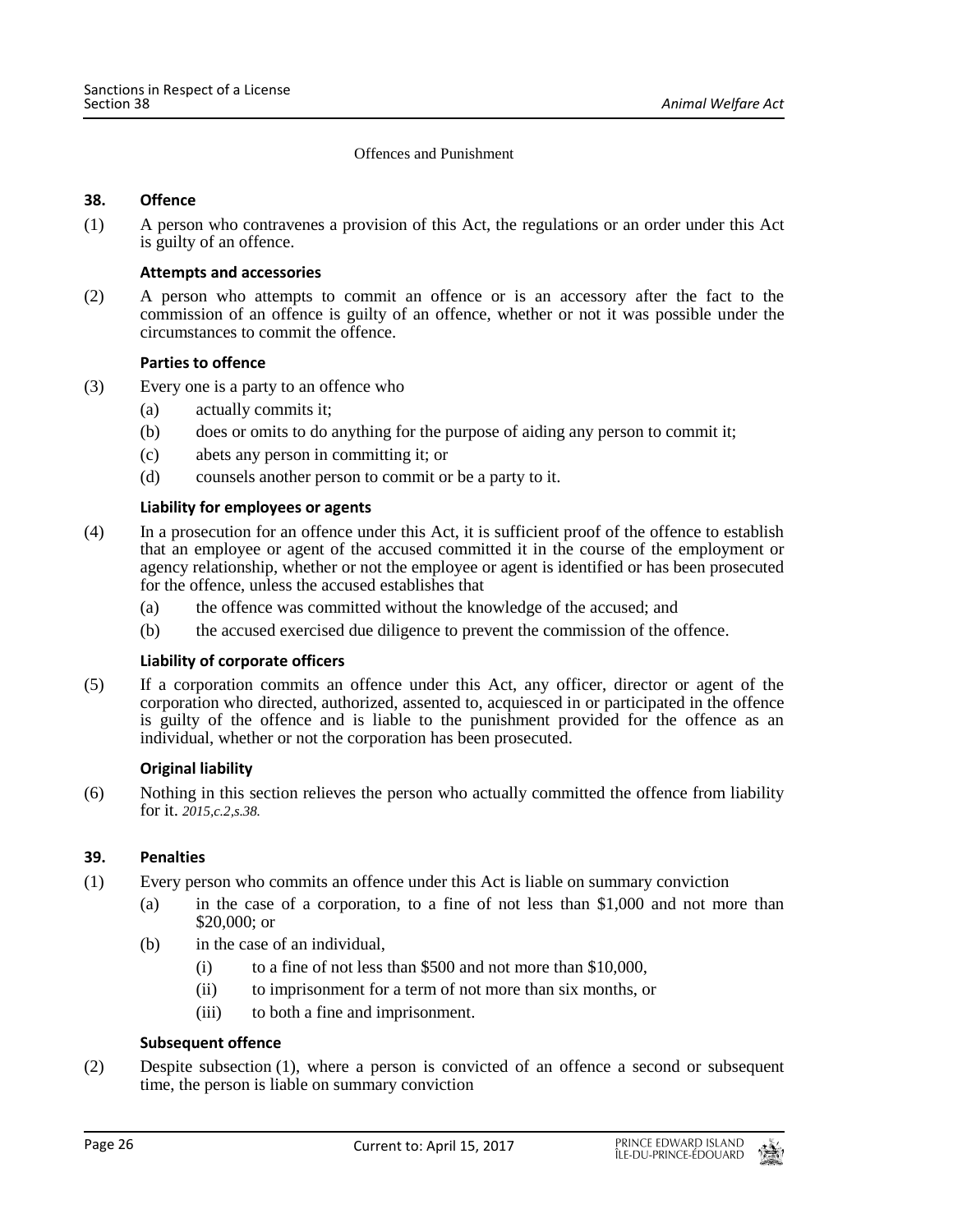- (a) in the case of a corporation, to a fine of not less than \$20,000; or
- (b) in the case of an individual,
	- (i) to a fine of not less than \$10,000,
	- (ii) to imprisonment for a term of not more than 12 months, or
	- (iii) to both a fine and imprisonment.

#### **Continuing offence**

(3) A person who commits or continues an offence on more than one day is liable to be convicted for a separate offence for each day on which the offence is committed or continued.

#### **Additional fine**

- (4) If a person is convicted of an offence and the court is satisfied that monetary benefits accrued or could have accrued to the person as a result of the offence,
	- (a) the court may order the person to pay an additional fine in an amount equal to the court's estimation of the amount of the monetary benefits;
	- (b) the additional fine may exceed the maximum amount of any fine that may otherwise be imposed under this Act; and
	- (c) the additional fine is to be added to any other fine or amount of money ordered to be paid under this Act.

# **Failure to pay fine**

(5) If a person fails, within the time required by law, to pay a fine imposed under this Act and is served with written notice of the consequences of failure to pay under this section, the fine may be collected as if it were a debt due to the Government of Prince Edward Island under section 27. *2015,c.2,s.39.*

# <span id="page-26-0"></span>**40. Issuing tickets**

An animal protection officer may issue tickets under the *Summary Proceedings Act* R.S.P.E.I. 1988, Cap. S-9, in respect of a contravention of this Act, the regulations or an order under this Act. *2015,c.2,s.40.*

Protection Order

# <span id="page-26-1"></span>**41. Order in cases of torture**

- (1) The Director may apply to the court for a protection order under this section if
	- (a) a person is charged with the offence of torturing an animal contrary to section  $4(1)$ ; and
	- (b) there are reasonable grounds for believing that the person is a danger to animals, to any owner of an animal or to a person who is a witness to the acts that gave rise to the charge.

#### **Appearances**

(2) The court, on receiving an application under subsection (1), may cause the parties to appear before the court.

#### **Protection order**

(3) The court may, if satisfied by the evidence adduced that there are reasonable grounds for believing that the danger exists, make a protection order to restrain the person charged from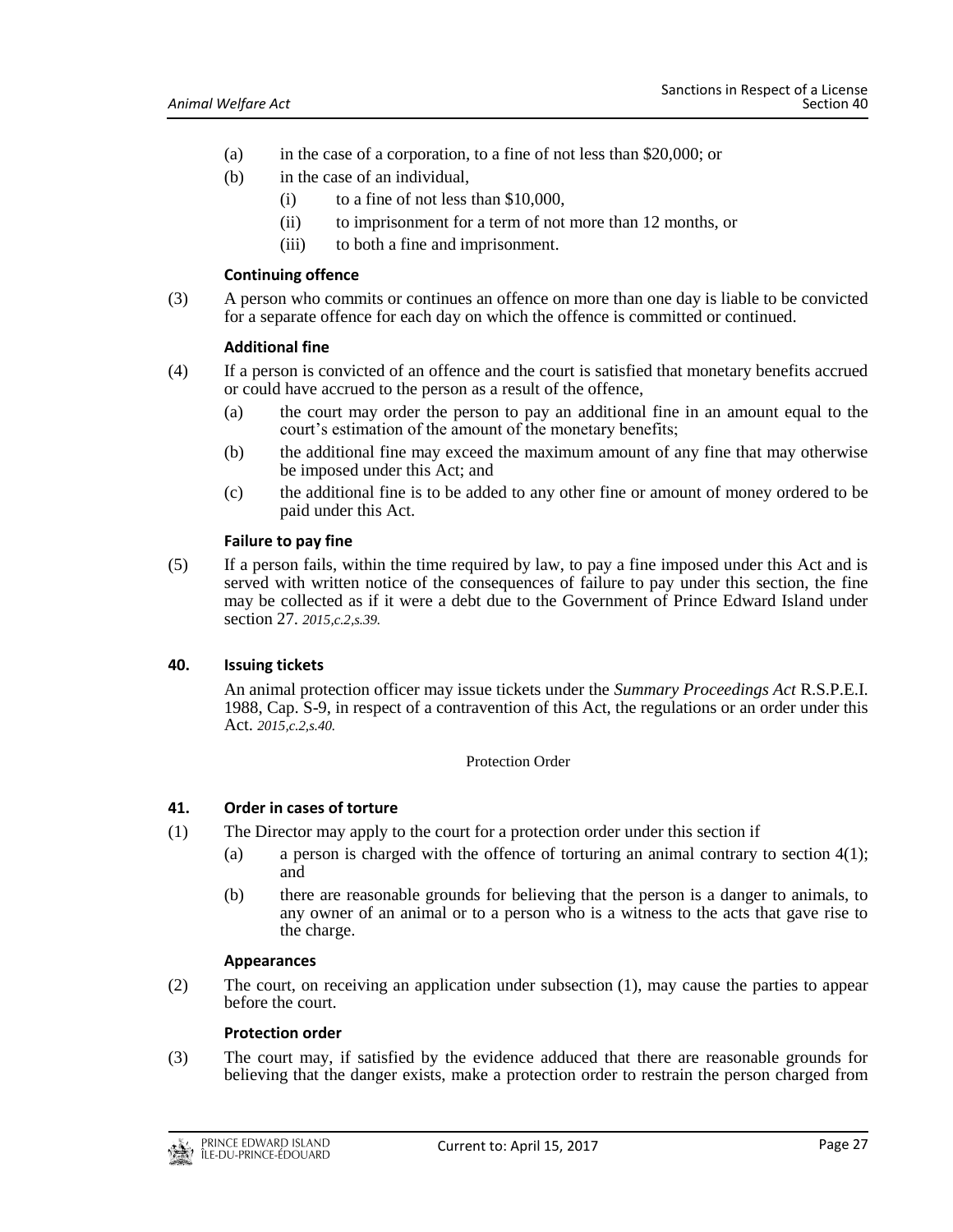contacting, harassing, molesting, intimidating, retaliating against, or tampering with the animals or persons at risk.

#### **Duration of order**

(4) The protection order shall take effect from the time it is made until final disposition of the offence.

# **Service of copies**

The Director shall serve a copy of the protection order to the persons being protected under the protection order.

# **Additional animals**

(5) The court may, at any time during the proceedings related to the offence, include other animals or persons in the protection order.

# **Compliance with order**

(6) Any person who is restrained by a protection order shall comply with the order in accordance with its terms. *2015,c.2,s.41.*

#### Other Judicial Powers

# <span id="page-27-0"></span>**42. Other orders**

- (1) When convicting a person for an offence under this Act, or granting a conditional discharge in respect of the offence, the court may, in addition to any punishment imposed and having regard to the nature of the offence and the circumstances surrounding its commission, make an order having any or all of the following effects:
	- (a) prohibiting the person from doing any act or engaging in any activity that could, in the opinion of the court, result in the continuation or repetition of the offence, including prohibiting the person from owning or having possession or control of animals of a type or number and for such duration as the court may consider appropriate;
	- (b) directing the person to take any action that the court considers appropriate to remedy or avoid any harm that resulted or may result from the commission of the offence;
	- (c) directing the person to undergo a psychiatric evaluation as specified by the court and, if justified by the evaluation of the person's mental condition, requiring the person to undergo appropriate treatment;
	- (d) directing the person to publish, in any manner that the court considers appropriate, the facts relating to the commission of the offence;
	- (e) directing the person to perform community service in accordance with any conditions that the court considers reasonable;
	- (f) directing the person to submit to the Director, on application to the court by the Director within three years after the conviction, any information about the activities of the person that the court considers appropriate;
	- (g) directing the person to pay an amount to the Operating Fund for all or any of the costs of remedial or preventive action taken, or to be taken, by or on behalf of the Government of Prince Edward Island as a result of the offence, and to the Society in respect of its analogous costs;

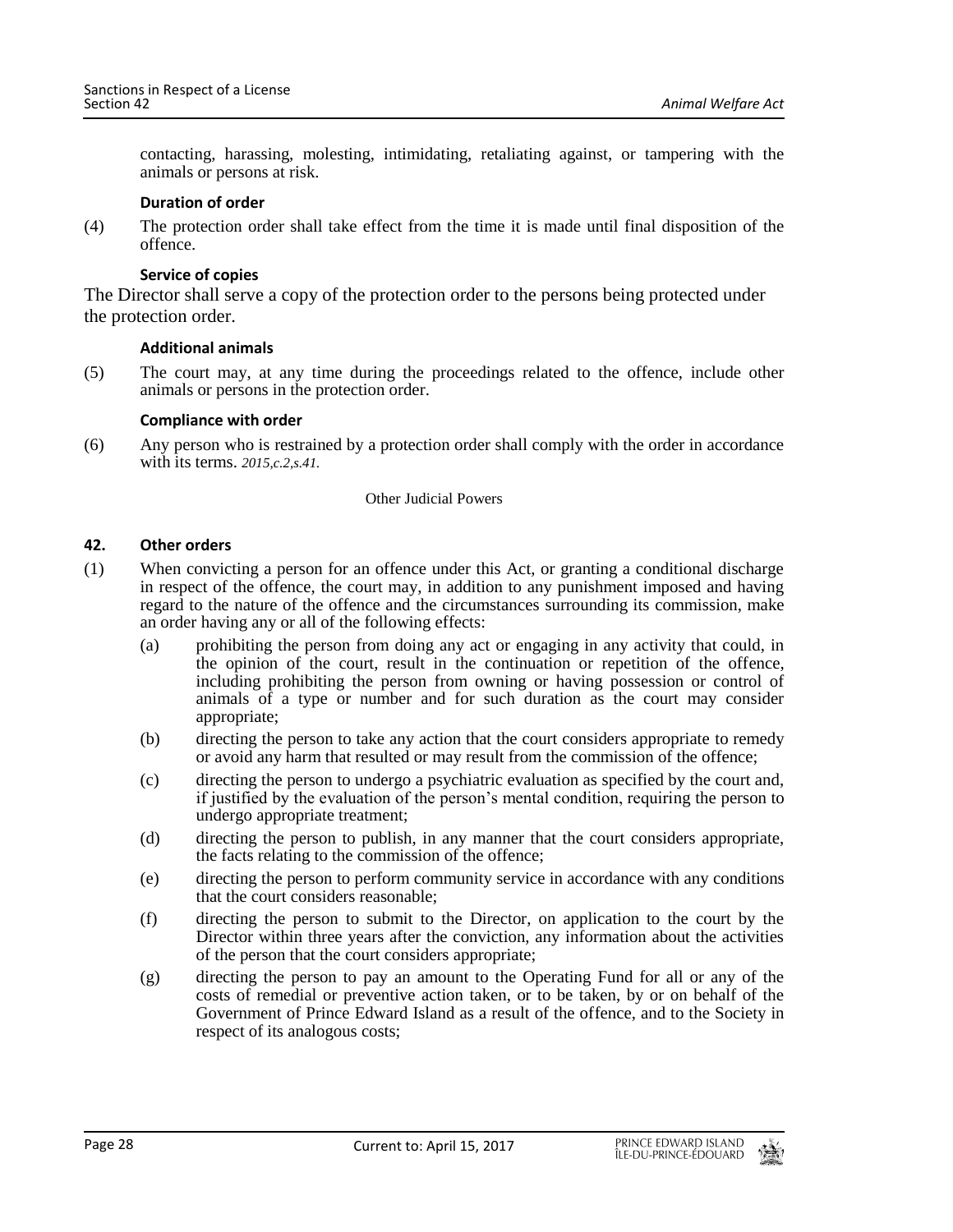- (h) directing the person to pay to the Operating Fund an amount of money the court considers appropriate for costs incurred in connection with the offence, in the manner determined by the court;
- (i) directing the person to post a bond or security or pay to the court an amount that the court considers appropriate for the purpose of ensuring compliance with any prohibition, direction or requirement under this section;
- (j) transferring ownership of any animals owned by the person to the Government of Prince Edward Island, the Society or any other person the court considers appropriate;
- (k) requiring the person to comply with any other conditions that the court considers appropriate for securing the person's good conduct and for preventing the person from repeating the offence or committing other offences.

# **Collection of compensation and costs**

(2) The amount of compensation or costs and any interest payable on that amount constitute a debt due to the Government of Prince Edward Island and may be collected as if it were a debt due to the Government of Prince Edward Island under section 27. *2015,c.2,s.42.*

#### Prosecutions

# <span id="page-28-0"></span>**43. Limitation period**

Proceedings in respect of an offence under this Act may be commenced at any time within, but not later than, two years after the day on which the Director became aware of the offence. *2015,c.2,s.43.*

#### <span id="page-28-1"></span>**44. Protection from liability**

No action or proceeding may be brought against the following persons for anything done or omitted to be done, in good faith, in the exercise or performance, or intended exercise or performance, of a power, function or duty under this Act:

- (a) the Minister;
- (b) the Director;
- (c) an animal protection officer, any person acting in the capacity of an animal protection officer or any person assisting an animal protection officer;
- (d) a veterinarian;
- (e) the Society;
- (f) an agent appointed under section 16;
- <span id="page-28-2"></span>(g) a member of the Appeal Board. *2015,c.2,s.44.*

# **PART 7 — MISCELLANEOUS AND GENERAL**

Regulations

# <span id="page-28-3"></span>**45. Regulations**

The Lieutenant Governor in Council may make regulations

(a) designating classes, types or categories of animals as companion animals or commercial animals, and excluding other classes, types or categories;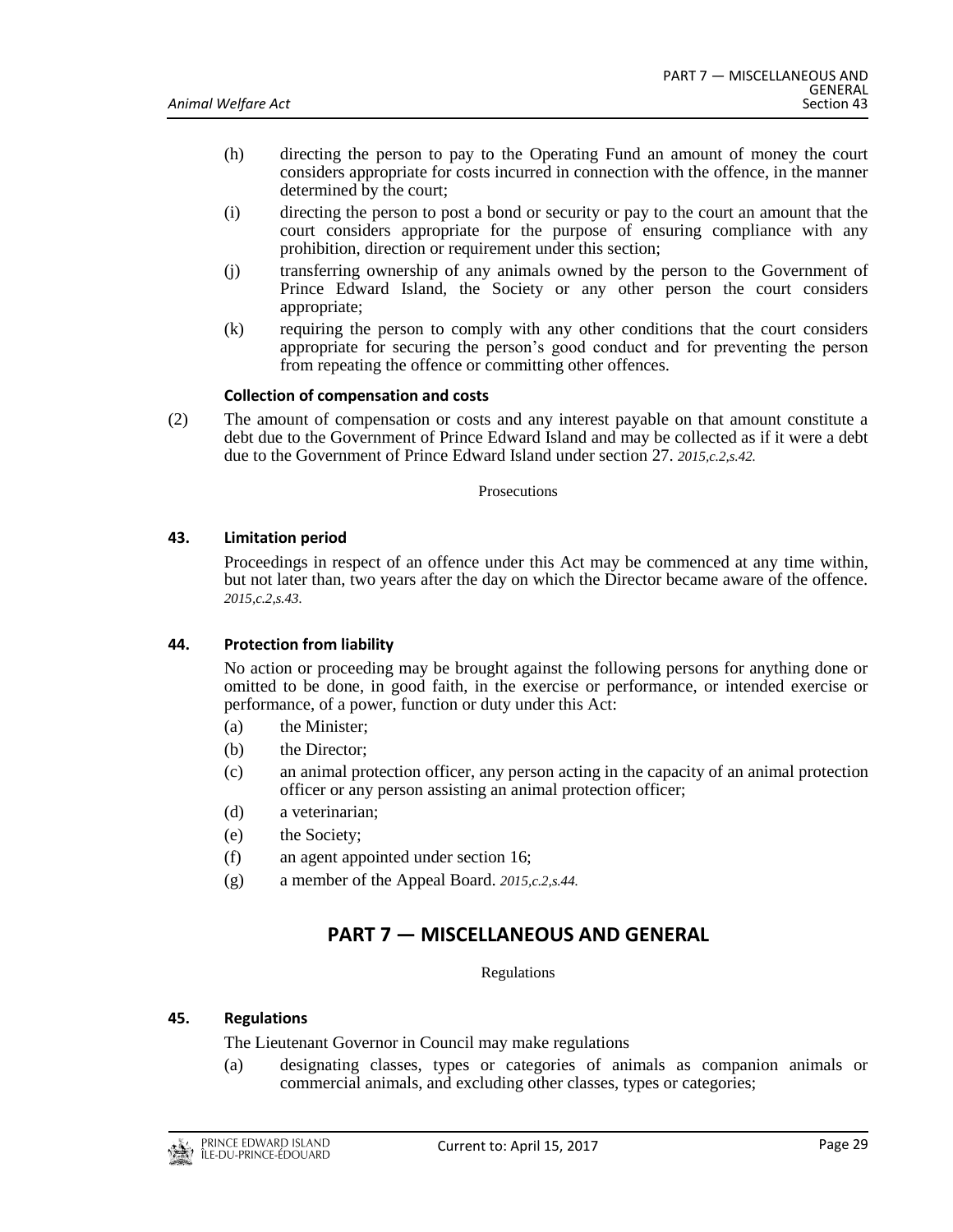- (b) prohibiting or restricting activities, practices or procedures in respect of animals;
- (c) respecting accepted activities under section 7;
- (d) establishing or adopting standards, manuals, codes, rules, criteria, practices or procedures for the purposes of this Act;
- (e) respecting the types of establishment or activity requiring a license;
- (f) respecting the design, construction, operation, maintenance and inspection of any establishment, premises or activity used in connection with the keeping, care, housing, breeding, training, selling or brokering of animals;
- (g) respecting licenses, including the form and content of licenses and related documents, the terms and conditions of licenses and the procedures for applications for licenses and renewals, suspensions and revocation of licenses;
- (h) respecting the design, construction, operation, maintenance and inspection of commercial markets, assembly yards and any establishment, premises or activity licensed under this Act;
- (i) respecting the appointment or removal of persons appointed under this Act, including their qualifications, identification and codes of conduct;
- (j) respecting the terms and conditions of reimbursement or remuneration for persons appointed under this Act;
- (k) respecting the requesting, collecting and provision of records and information and the form, content, maintenance, service and provision of any document, record, notice, order or other information under this Act;
- (l) respecting inspections, searches, the seizure and custody of animals, the use of force and any other procedures required for administering and enforcing this Act;
- (m) respecting fees payable under this Act or the regulations;
- (n) respecting the recovery of costs from an owner or other person for costs incurred in the enforcement of this Act, including the costs of care or other amounts payable under this Act or a method for determining those costs or amounts;
- (o) respecting the rescue, seizure or taking into custody of animals in immediate lifethreatening distress;
- (p) respecting the conduct of reviews and appeals under this Act;
- (q) exempting persons, premises or species or types of animals from this Act or certain provisions of it, including licensing provisions;
- (r) defining any word or phrase used but not defined in this Act;
- (s) prescribing any matter or thing required or authorized by this Act to be prescribed by the regulations;
- (t) providing for any transitional matters the Lieutenant Governor in Council considers necessary or advisable in connection with the implementation of this Act; and
- (u) respecting such other matters as the Lieutenant Governor in Council considers necessary to give effect to the purposes of this Act. *2015,c.2,s.45.*

#### <span id="page-29-0"></span>**46. Adoption of standard, code of practice, criteria, practice or procedure**

(1) Where a standard, code of practice, criteria, practice or procedure respecting a matter referred to in this Act has been established by an association, person or body of persons and is available in written form, the Lieutenant Governor in Council may, by regulation, adopt the standard, code of practice, criteria, practice or procedure as established, or as amended from time to time, and upon adoption, is in force, either in whole or in part, or with such variations as may be specified in the regulations.